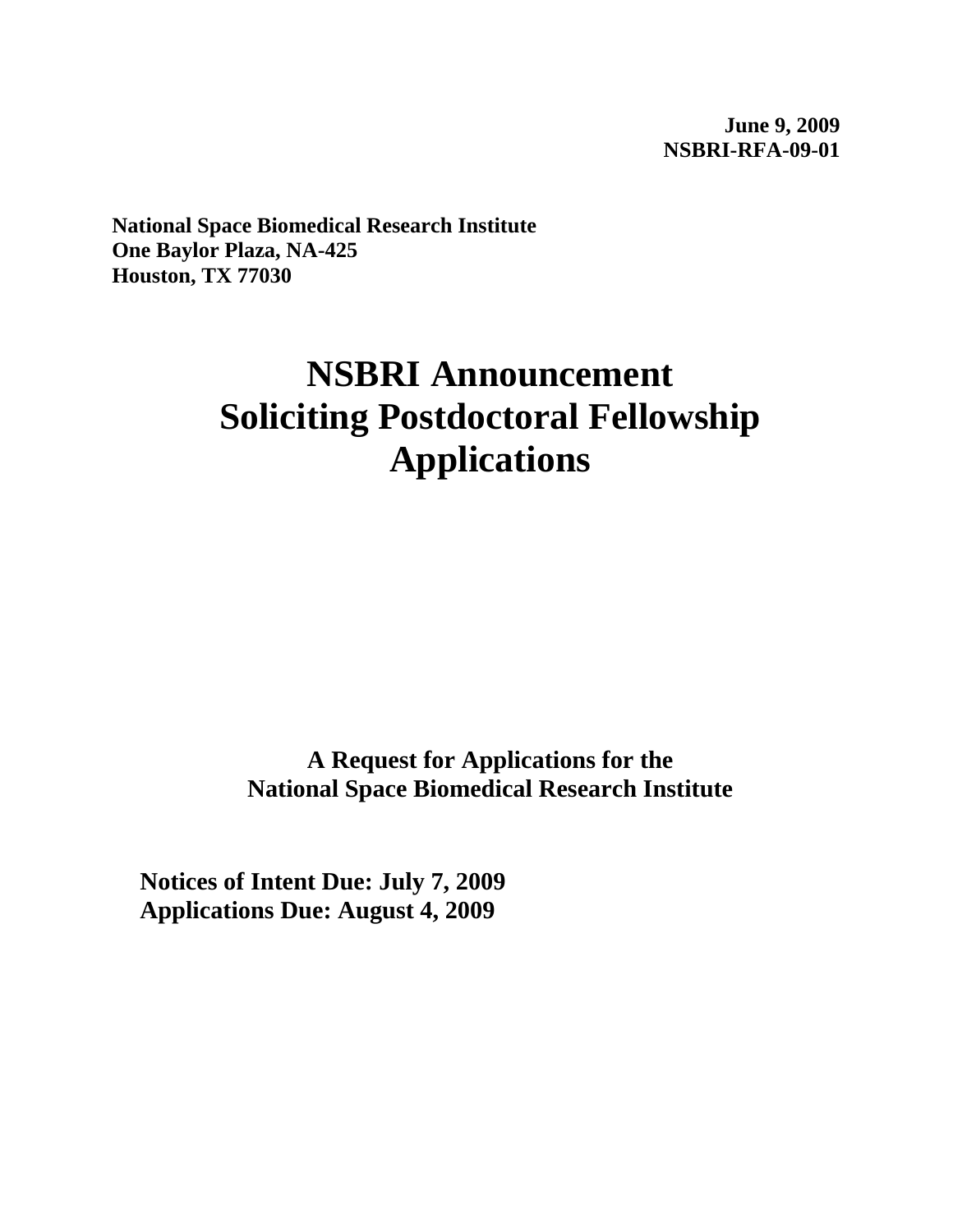# **TABLE OF CONTENTS**

# **NSBRI Request for Applications Soliciting Postdoctoral Fellowship Applications**

| <b>Summary of Opportunity</b> |                                                                            |    |
|-------------------------------|----------------------------------------------------------------------------|----|
|                               | Appendix A: Introduction and Overview: Goals, Objectives and Research      |    |
|                               | <b>Implementation Strategies of NSBRI</b>                                  | 4  |
| $\mathbf{I}$ .                | Introduction to NSBRI                                                      | 4  |
| Π.                            | <b>NSBRI</b> Mission and Infrastructure                                    | 5  |
| III.                          | The Integrated Research Plan (IRP)                                         | 6  |
| IV.                           | Explanation of Countermeasure Readiness Level and                          |    |
|                               | <b>Technology Readiness Level</b>                                          | 7  |
| V.                            | <b>Bibliography</b>                                                        | 8  |
|                               | Appendix B: Specific Details Related to the Request for Applications       | 10 |
| $I_{\cdot}$                   | Research Opportunity – General Information                                 | 10 |
| П.                            | <b>NSBRI Team-Specific Research Focus and Opportunity</b>                  | 11 |
| III.                          | <b>Award Information</b>                                                   | 13 |
| IV.                           | Eligibility                                                                | 13 |
| V.                            | Application Procedures for the NSBRI Postdoctoral Fellowship Program       | 14 |
| VI.                           | <b>Review and Selection Process</b>                                        | 21 |
|                               | VII. Travel and Reporting Requirements                                     | 21 |
|                               | Appendix C: Instructions for Responding to NSBRI Requests for Applications | 23 |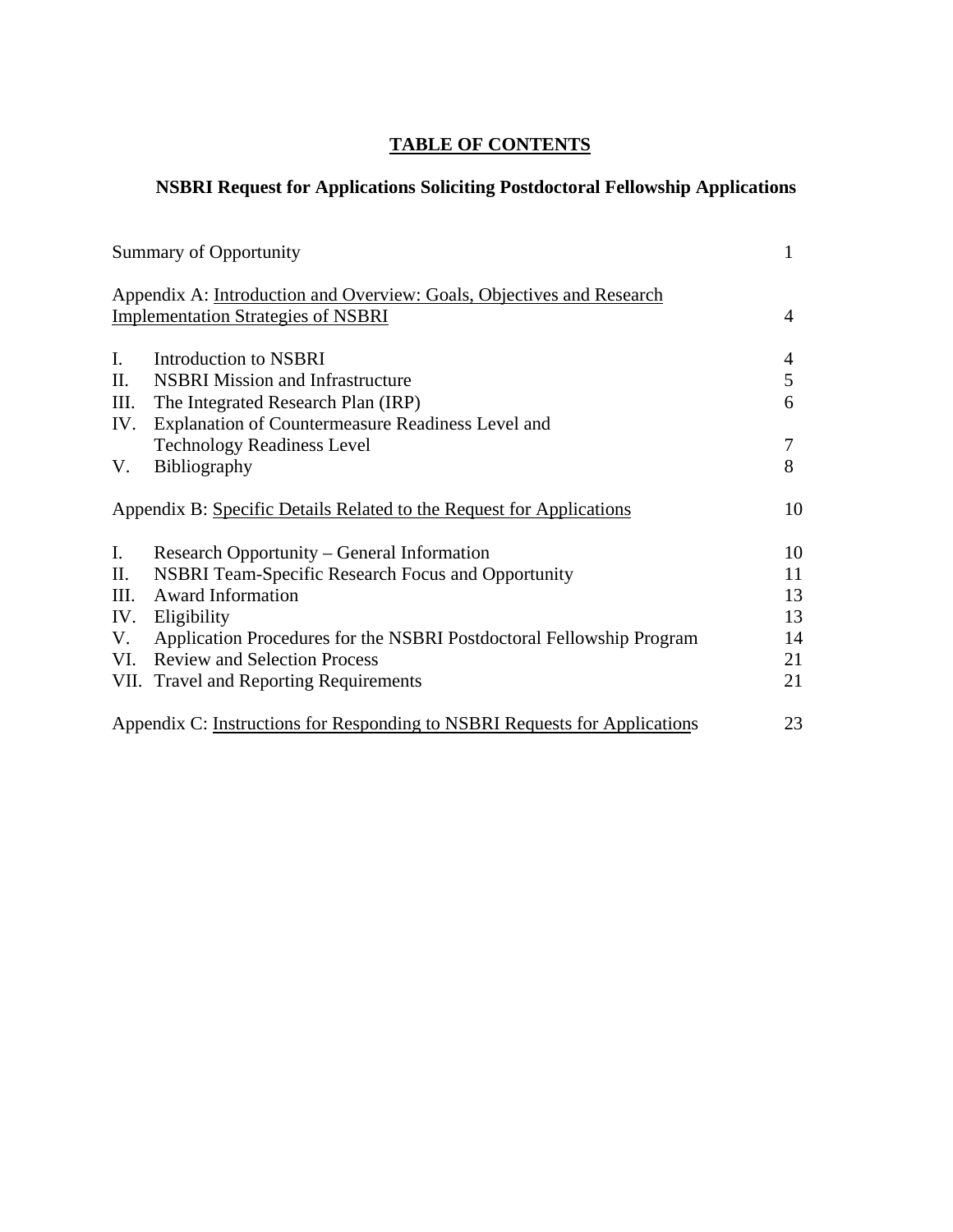# **NSBRI Request for Applications Soliciting Postdoctoral Fellowship Applications**

# **Summary of Opportunity**

This National Space Biomedical Research Institute (NSBRI) Request for Applications (NSBRI-RFA) is soliciting applications for the Postdoctoral Fellowship Program. Postdoctoral Fellowships will be competitively available for two years, with an option for a third year, in any laboratory in the United States carrying out space-related biomedical/biotechnological research in accordance with NSBRI's goals. **The program is open to U.S. citizens, permanent residents or persons with pre-existing visas obtained through their sponsoring institutions that permit postdoctoral training for the project's duration. To be eligible for this program, Postdoctoral Fellows may not have more than three years of previous postdoctoral training.** Selected Postdoctoral Fellows will become a **member of an integrated countermeasure/technology development team** of the NSBRI.

The Postdoctoral Fellowship award will be funded as a stipend of \$40,000 for the first year with a 6.25 % increase in the second year; an additional allowance for health insurance will be included. An option exists for a third year of funding, should the awardee request it, and NSBRI senior management determines that this is warranted based on the awardee's performance during the first two years of funding. Additional funding will be provided for travel to a mandatory NSBRI meeting of Postdoctoral Fellows at the annual NSBRI/NASA Investigators' Meeting, a research team meeting, and a scientific meeting of the Postdoctoral Fellow's choice. The Postdoctoral Fellow will also be expected to spend 3-5 days in Houston and at NASA Johnson Space Center to become familiar with the research facilities and programs available at that institution (costs also covered by NSBRI). The time period for the Johnson Space Center visit will be arranged by the Fellowship Program and will occur during the summer of 2010.

**A budget is not necessary for completion of an application.** Funding is not provided for administrative costs, supplies or equipment. The Mentor is responsible for supervision of the NSBRI Postdoctoral Fellow and for providing necessary funds for supplies and equipment. After Postdoctoral Fellowships have been awarded, the NSBRI will work with the funded institutions to execute the awards, which will include development of a budget for funding. **Indirect costs will not be awarded to the funded institution.** Additionally, NSBRI's traditional cost sharing of 10% of the funded award is welcomed, but not required, from institutions who receive awards for postdoctoral training.

Postdoctoral Fellowship Program applicants must prepare proposals with the support of a Mentor and institution (university, national lab, etc.), and all proposals will be objectively and rigorously evaluated by a peer review panel. Mentors should have previous experience in training of postdoctoral fellows and/or graduate students. **It is the responsibility of the Postdoctoral Fellowship Program applicant to arrange for a Mentor.**

The research project will be a part of a countermeasure/technology development team focused on advancing the research toward an applied intervention. Each Postdoctoral Fellowship Program applicant must identify the Countermeasure Readiness Level (CRL) and/or Technology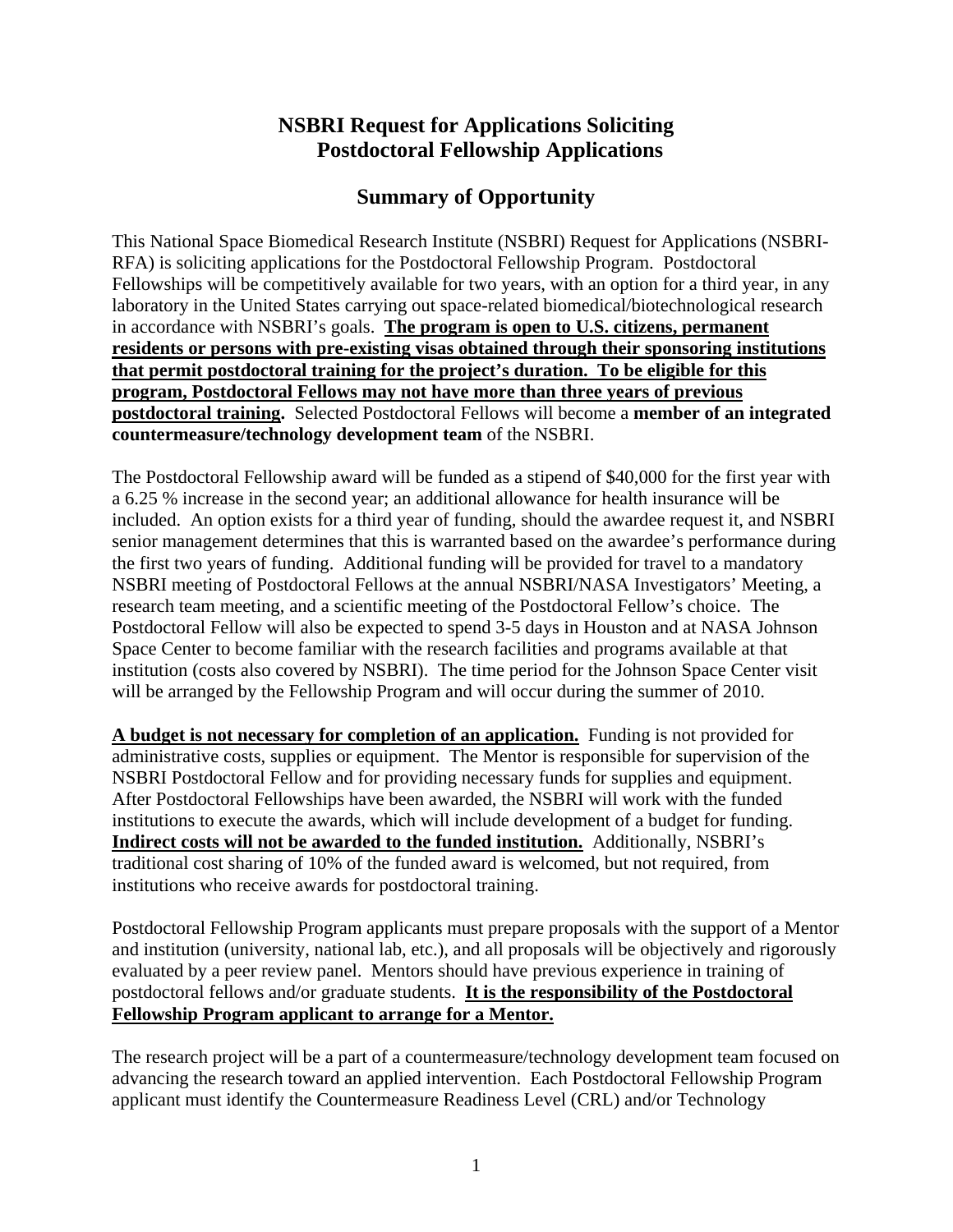Readiness Level (TRL) the research proposal addresses. Applicants should refer to Figures 1 and 2 in Appendix A for detailed descriptions of CRLs and TRLs.

#### **In order to facilitate electronic submission from the Institution at which the Postdoctoral Fellow will conduct the research, please note that the NSPIRES proposal submission system requires that the Mentor be identified as the Principal Investigator and the trainee be identified as the Postdoctoral Fellow.**

In this NSBRI-RFA,

- Appendix A provides an introduction and overview of the goals, objectives and research implementation strategies of NSBRI.
- Appendix B contains descriptions of the opportunity and eligibility, specific instructions for submitting a Notice of Intent, and instructions for proposal submission.
- Appendix C contains the standard instructions for responding to NSBRI Requests for Applications**.**

NSBRI's scientific and educational goals are to fund research and development that will result in the delivery of countermeasures to ensure the health of astronauts in response to spaceflight, and to apply findings from research supported by the Institute to benefit human health on Earth. NSBRI is committed to maintaining a strong, openly competitive, peer-reviewed research program. The Institute also aims to inspire the next generation of space life scientists. Proposals submitted in response to this NSBRI-RFA must address one or more of the research emphases described in this document (see Appendix B, Section II for more details). Those that do not will be returned without review.

Proposals that synergistically bridge multiple disciplines for the purpose of modeling the effects of microgravity on the human body, aid in the development and testing of countermeasures, or develop technologies that enable research in one or more NSBRI research areas are strongly encouraged.

All proposals will be evaluated for overall scientific and technical merit by a peer review panel. Relevance to NSBRI's programmatic needs and goals will also be evaluated by NSBRI management. NSBRI's obligation to make award(s) is contingent upon the availability of appropriated funds from which payment can be made and the receipt of proposals that NSBRI determines are acceptable for award under this NSBRI-RFA.

Inclusion of Women and Minorities in Research Involving Human Subjects – NASA and NSBRI have adopted the policy of the NIH regarding this matter. Women and members of minority groups and their subpopulations must be included in NSBRI-supported biomedical and behavioral research projects involving human subjects unless a clear and compelling rationale is provided that inclusion is inappropriate with respect to the health of the subjects or the purpose of the research.

Participation in this NSBRI-RFA is open to all categories of organizations, industry, educational institutions, other nonprofit organizations, NASA laboratories, and other agencies of the U.S.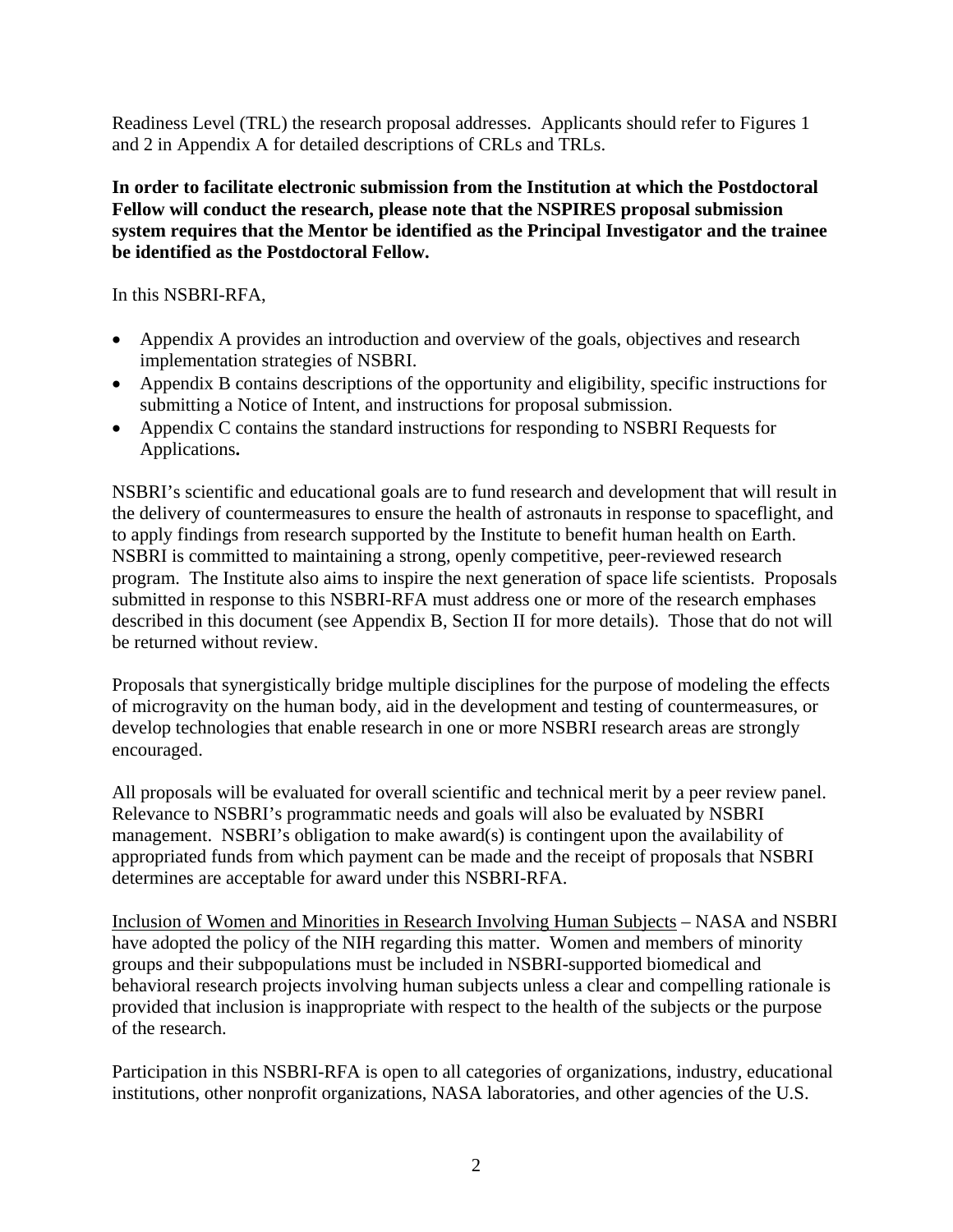government.

An electronic Notice of Intent from Postdoctoral Fellowship Program applicants is requested, but not required, by July 7, 2009. Proposals must be submitted electronically by **August 4, 2009, 5:00 p.m. Eastern Time.** (See Appendix B, Section V of this NSBRI-RFA for specific instructions for these activities.)

The following items apply only to this NSBRI-RFA:

**Solicitation NSBRI-RFA Identifier:** NSBRI-RFA-09-01 **Application Format Required:** Electronic application using NASA's NSPIRES System (See Appendix B, Section V for details) **Notices of Intent Due (not required):** July 7, 2009 **Proposals Due:** August 4, 2009, 5:00 p.m. ET **Selection Announcement:** Fall 2009 **Funding Begins:** Approximately 30-90 days following notification of selection **Selecting Official:** Director, National Space Biomedical Research Institute

Information about NSBRI's research program and Postdoctoral Fellowship Program is available from:

> David A. Watson, Ph.D. Senior Scientist National Space Biomedical Research Institute One Baylor Plaza, NA-425 Houston, TX 77030-3411 Telephone: 713-798-7412 ■ Fax: 713-798-7413 Email: [postdoc@www.nsbri.org](mailto:postdoc@www.nsbri.org)

All prospective applicants to this NSBRI-RFA are advised that the highest priority in all of NASA's programs is given to safety and mission assurance, occupational health, environmental protection, information technology, export control, and security. NASA's safety priorities are to protect (i) the public, (ii) astronauts and pilots, (iii) the NASA workforce (including employees working under NASA instruments), and (iv) high-value equipment and property. All proposals submitted in response to this solicitation are expected to comply with this policy.

NSBRI points of contact will be identified in selection letters to begin the funding process. Potential Postdoctoral Fellowship Program applicants should read with care the program descriptions that are of interest and focus their proposals on the specific research emphases defined in this NSBRI-RFA.

Your interest and cooperation in participating in this effort is appreciated.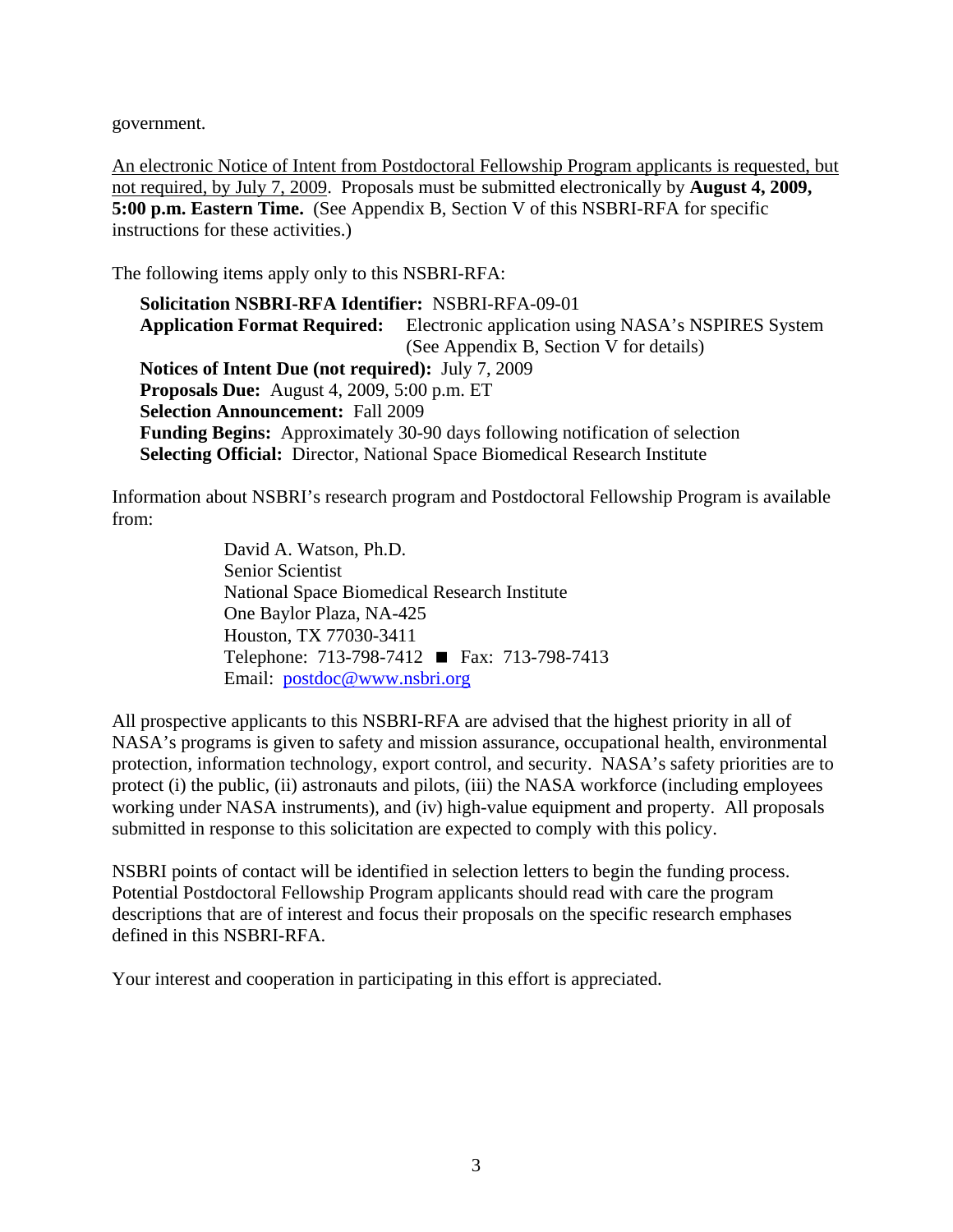## **APPENDIX A NSBRI-RFA-09-01**

# **NSBRI Request for Applications Soliciting Postdoctoral Fellowship Applications**

# **Introduction and Overview: Goals, Objectives and Research Implementation Strategies of NSBRI**

**NOTE: It is critical for Postdoctoral Fellowship Program applicants to read carefully all of the instructions in this NSBRI-RFA.** Each Appendix includes guidelines, requirements and instructions for preparing and submitting proposals, and defines the administrative policies governing the particular components described in this NSBRI-RFA.

# **I. Introduction to NSBRI**

NSBRI is a NASA-funded, nonprofit research consortium charged with developing biomedical countermeasures and technologies for potential health problems that could occur in astronauts either during long-duration spaceflight, on lunar exploration missions or on their return to Earth. NSBRI's current program, aligned with NASA's exploration objectives, consists of approximately 60 science and technology projects organized into research teams.

NSBRI invites ground-based research applications to join an existing team in one of the following research areas:

- 1. *Cardiovascular Alterations* Determining the effect of long-duration spaceflight on the heart and blood vessels and designing novel therapies to combat cardiovascular deconditioning.
- 2. *Human Factors and Performance* Improving daily living and keeping crewmembers healthy, nourished, productive and safe by developing countermeasures to reduce performance errors and mitigate habitability, environmental and other behavioral factors that pose a significant risk to mission success.
- 3. *Musculoskeletal Alterations*  Addressing bone loss and inherent fracture risks as well as loss of skeletal muscle mass, strength and endurance during spaceflight.
- 4. *Neurobehavioral and Psychosocial Factors* Investigating methods and tools that can be used to enable crews to cope with stress, isolation and crew compatibility and cohesion.
- 5. *Radiation Effects* Determining the risks and deleterious effects of exposure to various types of radiation, with an emphasis on acute effects, and on mitigating these effects through countermeasure development.
- 6. *Sensorimotor Adaptation* Addressing the role of sensorimotor disturbances that occur during and after flight on vehicle control and task performance, and development of preand in-flight training countermeasures to help astronauts rapidly adjust to microgravity and other gravitational environments.
- 7. *Smart Medical Systems and Technology*  Designing new methods for remote and autonomous medical monitoring, diagnosis and treatment, and developing small, low-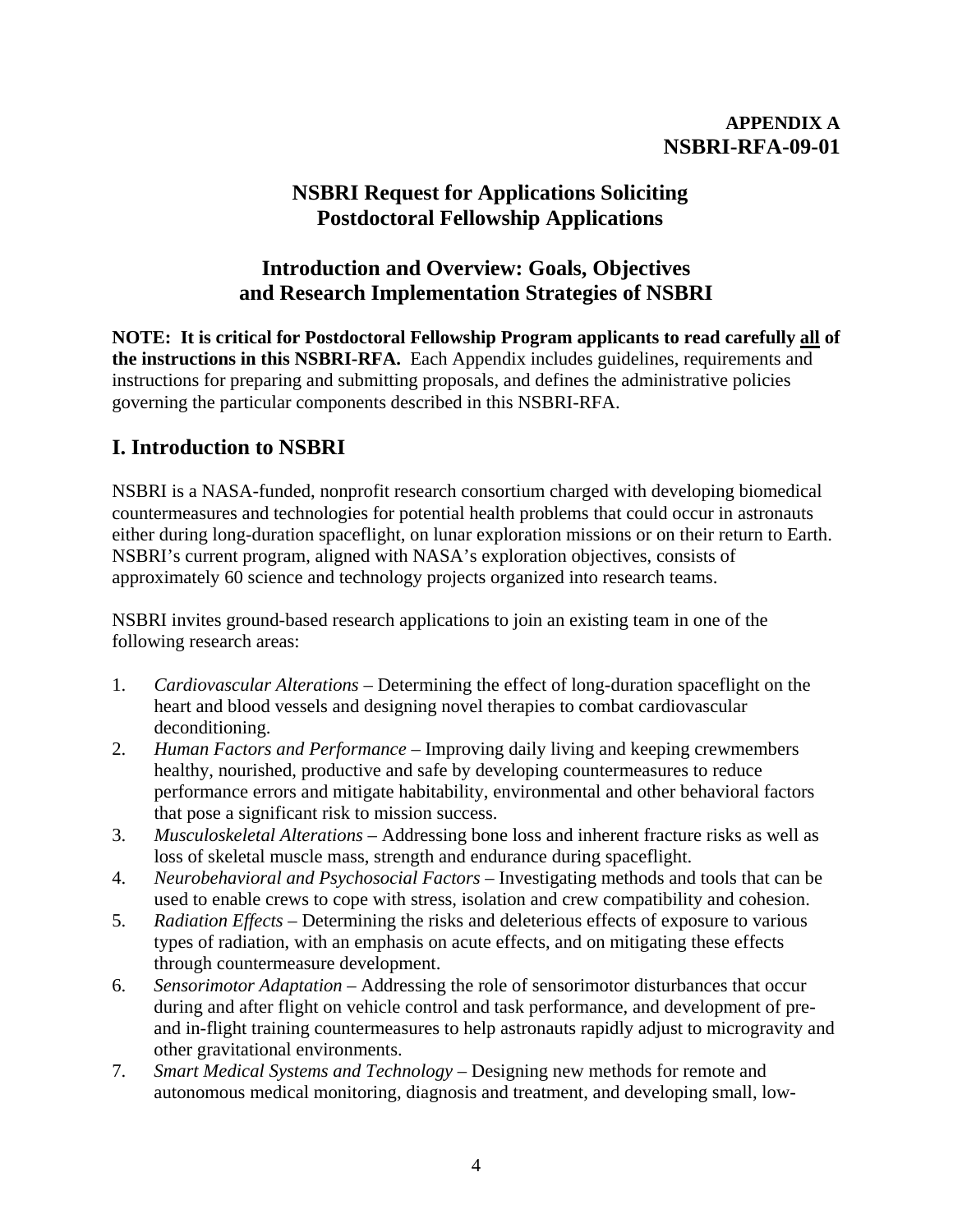power and noninvasive instrumentation.

Each of the research teams consists of a set of complementary projects focused on a common theme. Team management and coordination is the responsibility of the Team Leader. A Team Leader, assisted by an Associate Team Leader, heads each research team. Team Leaders play a pivotal role in guiding the Institute's science and technology program and in the ultimate success of the Institute. Their expertise and "hands-on" approach to research management adds value across both projects and teams. The seven Team Leaders are guided by the Integrated Research Plan (IRP, see Appendix A, Section III), which is the cornerstone for developing each team's integrated strategic research plan, which collectively constitute the keys to accomplishing the Institute's mission. (See Appendix B, Section II for more information on NSBRI research areas.)

# **II. NSBRI Mission and Infrastructure**

NSBRI is responsible for the development of countermeasures and risk-mitigation strategies to alleviate the deleterious effects of long-duration spaceflight and for the support of applied space biomedical research directed toward this specific goal. Its mission is to lead a national effort in integrated, critical path space biomedical research that supports NASA's exploration objectives by focusing on the enabling of long-term human presence in, development of, and exploration of space. This is accomplished by:

- designing, testing and validating effective countermeasures to address the biological and environmental impediments to long-term human spaceflight;
- defining the molecular, cellular, organ-level, and integrated responses and relationships that ultimately determine these impediments, where such knowledge is essential for the development of novel countermeasures;
- establishing biomedical support technologies to maximize human performance in space, reducing biomedical hazards to an acceptable level, and delivering quality medical care;
- transferring and disseminating these biomedical advances in knowledge and technology to the general benefit of mankind; and
- ensuring open involvement of a diverse scientific community, industry and the public in the Institute's activities and fostering a robust partnership with NASA.

## **Institute Infrastructure**

NSBRI is governed by a consortium of twelve institutions: Baylor College of Medicine; Brookhaven National Laboratory; Harvard Medical School; The Johns Hopkins University; Massachusetts Institute of Technology; Morehouse School of Medicine; Mount Sinai School of Medicine; Rice University; Texas A&M University; the University of Arkansas for Medical Sciences; the University of Pennsylvania Health System; and the University of Washington. The Institute's Headquarters are located in Houston at Baylor College of Medicine.

## **This is an open solicitation. Consortium membership is not a requirement for Postdoctoral Fellowship Program participation.**

An independent Board of Scientific Counselors is responsible for assuring excellence in the Institute's research program through independent and objective external peer review. The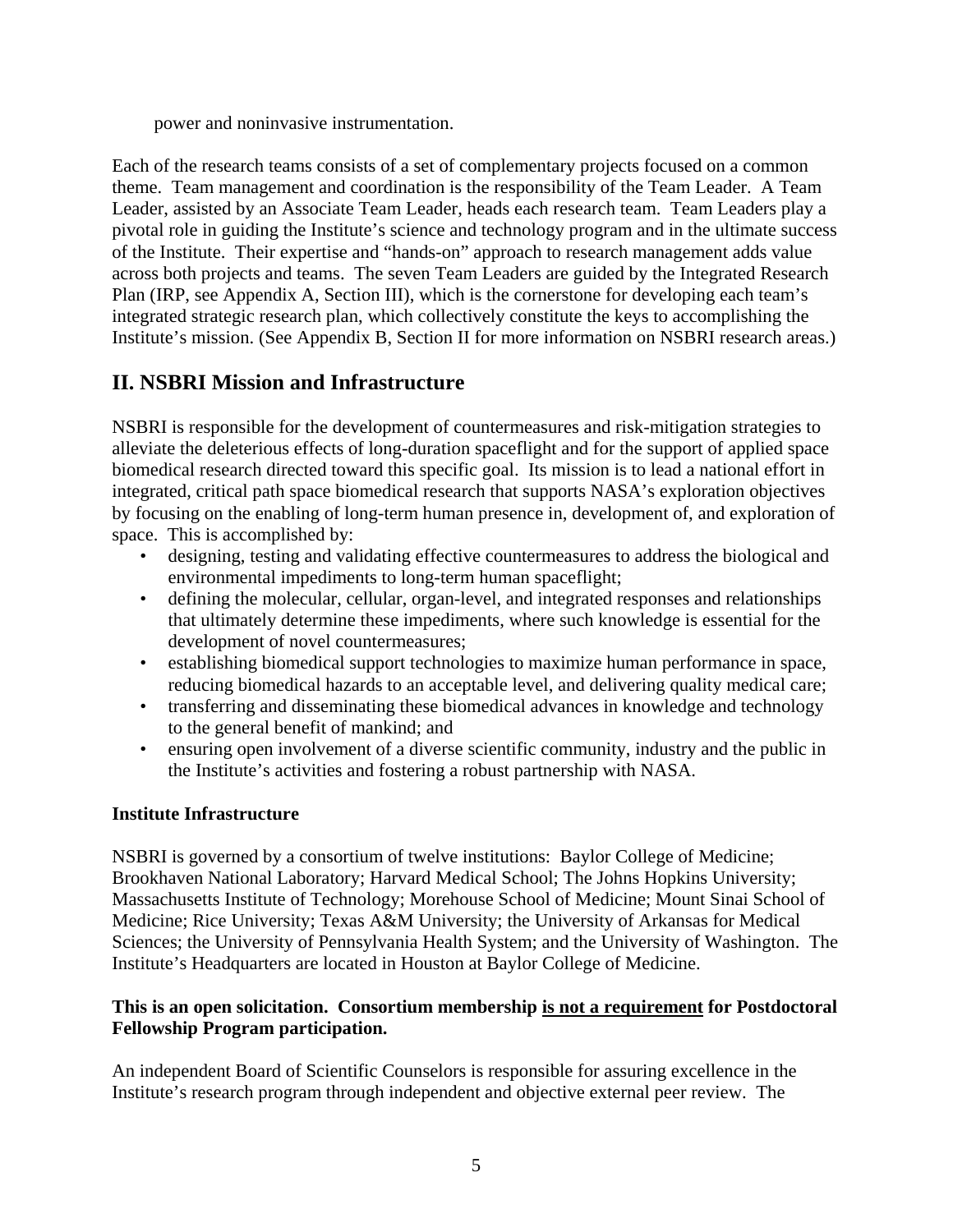External Advisory Council is responsible for advising Institute management and the Board of Directors (comprised of, but not limited to, representatives from the senior management of each of the 12 NSBRI consortium-member institutions) concerning program strategy, tactical implementation and effectiveness. NSBRI also has a User Panel of former and current astronauts and flight surgeons responsible for assuring that the research program is focused squarely on astronaut health and safety. An Industry Forum of representatives from space- and biomedically-related industries advises and assists NSBRI concerning Earth- and space-based applications for Institute research.

In addition to its research program, NSBRI has developed a robust education and outreach program that takes advantage of the Institute's core research activities. The Institute coordinates its research activities with NASA through a joint NASA/NSBRI Steering Committee and other NASA/NSBRI strategic and tactical working groups.

# **III. The Integrated Research Plan (IRP)**

The Integrated Research Plan ([http://humanresearch.jsc.nasa.gov/files/hrp-47065\\_reva\\_IRP.pdf](http://humanresearch.jsc.nasa.gov/files/hrp-47065_reva_IRP.pdf)) describes NASA's research activities that are intended to address the needs of human space exploration and serve HRP customers. The IRP illustrates NASA's research plan through the timescale of early lunar missions of extended duration. Updated content to the HRP IRP for the areas of Behavioral Health and Performance and Exploration Medical Capabilities is available at <http://humanresearch.jsc.nasa.gov/elements/smo/nra.asp> under "Related Documents."

With the ultimate goal of protecting the health and safety of spaceflight crews, this guiding document facilitates the ability of NASA and the external community of scientific investigators to better define and focus research required for development and validation of operational health care "deliverables." Doing so will help to prevent, treat and rehabilitate humans following spaceflight and will create and support appropriate habitation and medical care systems.

**Postdoctoral Fellowship Program applicants should review these documents and must identify in their proposals the risk(s), as listed in the HRP IRP, addressed by the proposed research. Applicants must also provide the rationale for why their proposed line of**  investigation will provide one or more insights into mitigation of the risk(s). Proposals that **do not comply with this requirement will be returned without review.**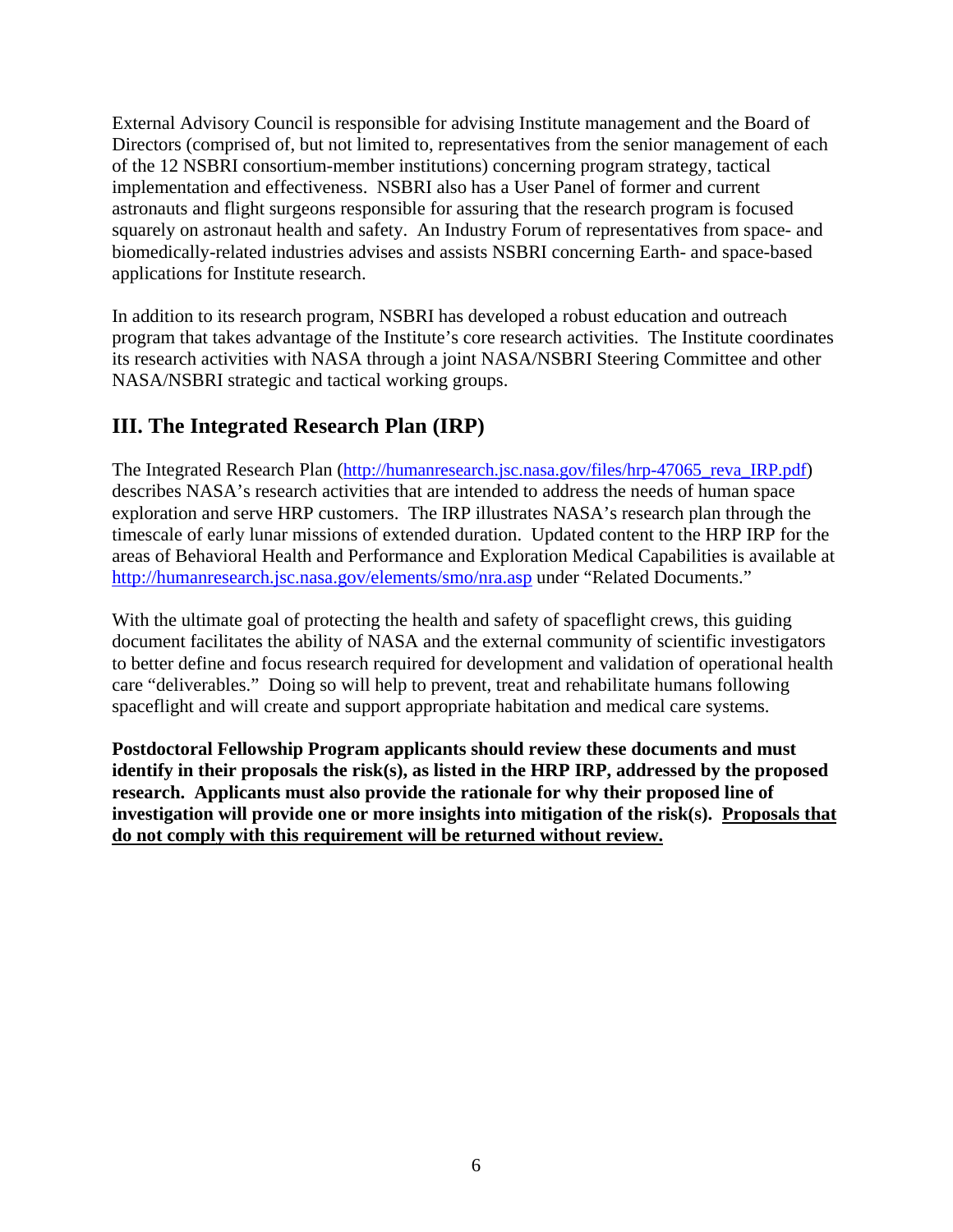# **IV. Explanation of Countermeasure Readiness Level and Technology Readiness Level**

## **Countermeasure Readiness Level (CRL)**

The use of the CRL scale allows NSBRI to: 1) define, assess and quantify the level of "countermeasure readiness;" 2) determine and describe how each funded research project fits into the countermeasure development "flow;" and 3) monitor progress in countermeasure development. This section describes this scale and how it is used. **The CRL of the proposed research must be identified in the application.** 

Figure 1 illustrates the CRL scale. It describes an incremental research program ranging from fundamental studies that suggest potential countermeasures to applied studies that allow the systematic evaluation and validation of countermeasures ready for operational implementation. Countermeasure development usually progresses through systematic research. Research flows through various levels of countermeasure readiness.

## **Figure 1. Countermeasure Readiness Level Scale**

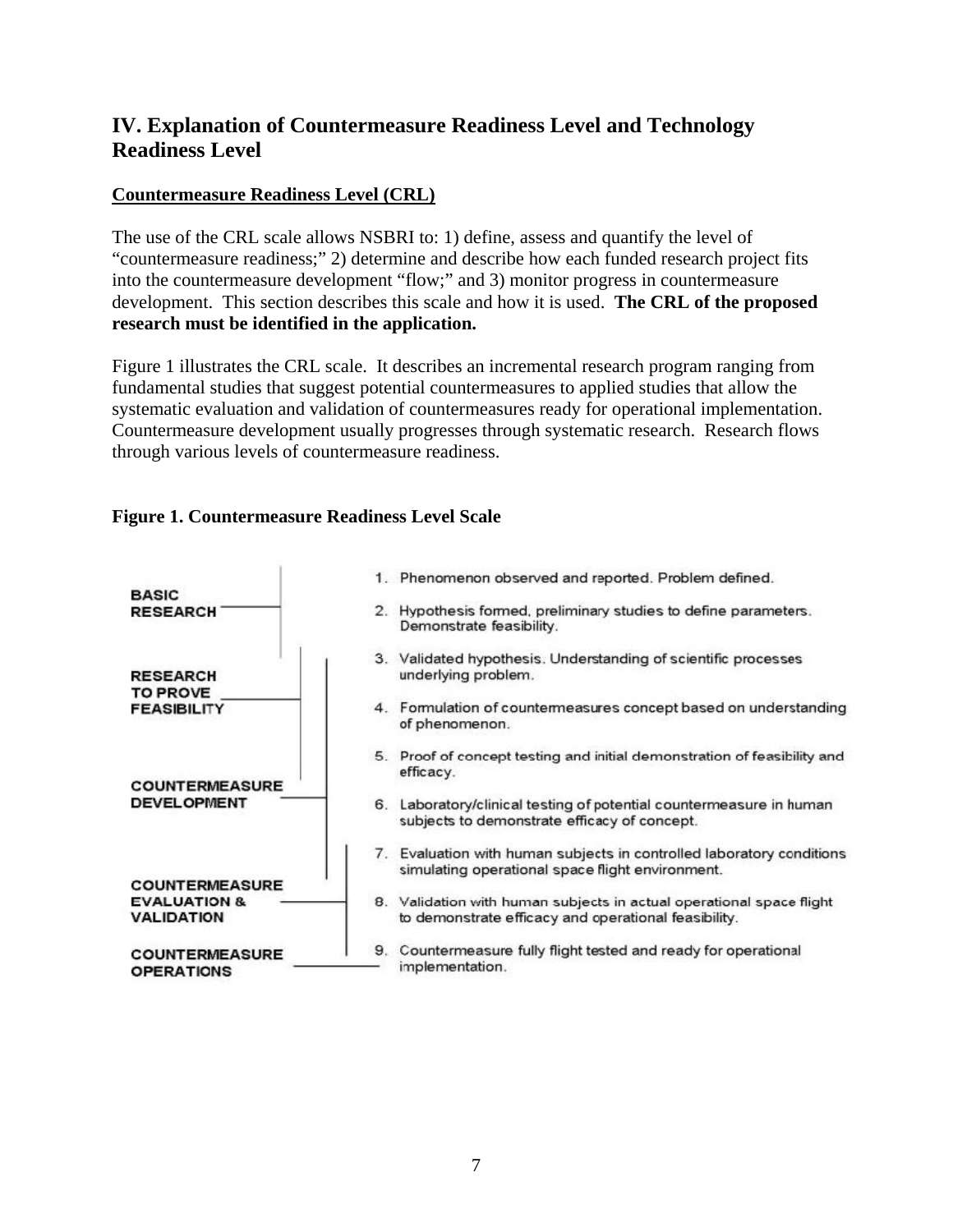## **Technology Readiness Level (TRL)**

Technology Readiness Level is a systematic measurement system that supports assessments of the maturity of a particular technology and the consistent comparison of maturity between different types of technology. In short, a TRL is a technology milestone. (See Figure 2.) **Technology projects must identify the TRL of the proposed research.**

## **Figure 2. Technology Readiness Level Scale**

| Level            | Definition                                                                |
|------------------|---------------------------------------------------------------------------|
| TRL1             | Basic principles observed                                                 |
| TRL <sub>2</sub> | Technology concept and/or application formulated                          |
| TRL3             | Analytical and experimental critical function/prool-of-concept            |
| TRL4             | Component and/or breadboard validation in lab                             |
| TRL <sub>6</sub> | Component and/or breadboard in relevant environment                       |
| <b>TRL6</b>      | System/subsystem model or prototype demonstration in relevant environment |
| TRL7             | Subsystem prototype in a space environment                                |
| <b>TRLB</b>      | System completed and flight qualified through demonstration               |
| TRL9             | System flight proven through mission operations                           |
|                  |                                                                           |

# **V. Bibliography**

- 1. **National Space Biomedical Research Institute Website.** <http://www.nsbri.org/> Contains information on the Institute's science, technology and education programs, including detailed team activities and project summaries for all current and completed projects.
- 2. **NASA Human Research Program Integrated Research Plan.** The Integrated Research Plan (IRP) describes the portfolio of Human Research Program (HRP) research and technology tasks. The IRP is the HRP strategic and tactical plan for research necessary to meet HRP requirements. Available at: [http://humanresearch.jsc.nasa.gov/files/hrp-47065\\_reva\\_IRP.pdf](http://humanresearch.jsc.nasa.gov/files/hrp-47065_reva_IRP.pdf)
- 3. **Space Life Sciences Directorate Website.** <http://slsd.jsc.nasa.gov/>
- 4. **NASA Vision for Space Exploration.** Document available at: [http://www.nasa.gov/pdf/55584main\\_vision\\_space\\_exploration-hi-res.pdf](http://www.nasa.gov/pdf/55584main_vision_space_exploration-hi-res.pdf)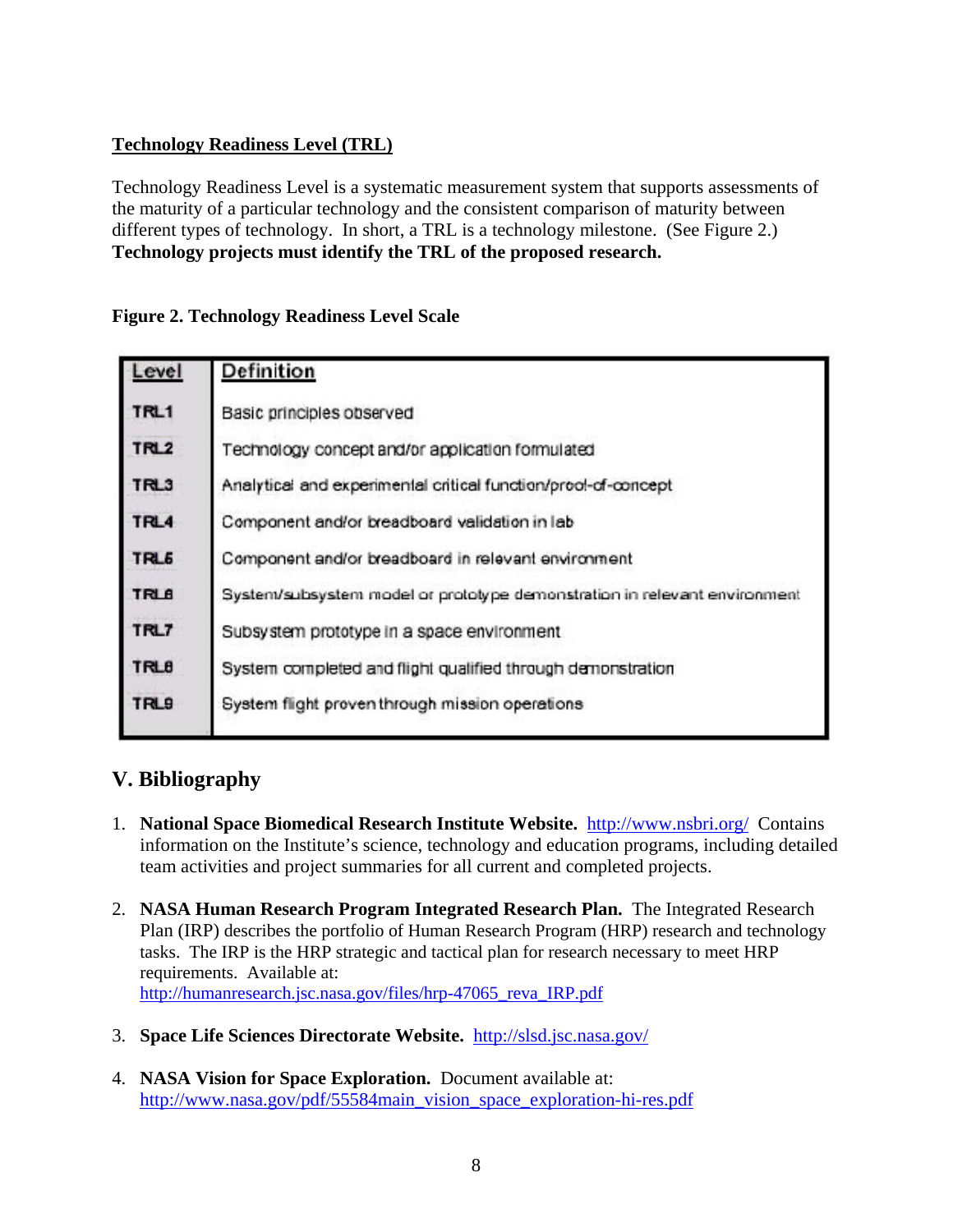- 5. **NASA Human Research Program Task Book (Program Tasks and Bibliography).** The Living Task Book and Task Book Archives are available at: [http://taskbook.nasaprs.com/peer\\_review/index.cfm](http://taskbook.nasaprs.com/peer_review/index.cfm)
- 6. **Space Life Sciences Data Archive (LSDA).** An online database containing descriptions and results of completed NASA-sponsored flight experiments. Descriptions are included of experiments, missions, procedures, hardware, biospecimens collected, personnel and documents. Biospecimens that are available for research purposes are described in detail. A limited number of experiments contain final reports and spreadsheet data suitable for downloading. Data from human subjects are unavailable online for reasons of privacy. Internet address: [http://lsda.jsc.nasa.gov/lsda\\_home.cfm](http://lsda.jsc.nasa.gov/lsda_home.cfm)
- 7. **Small Clinical Trials: Issues and Challenges.** Institute of Medicine, National Academy Press, Washington, DC. <http://www.nap.edu/books/0309073332/html/>
- 8. **Sex and Gender: Exploring the Biological Contributions to Human Health.** *NIH Guidelines on the Inclusion of Women and Minorities as Subjects in Clinical Research, 59 Fed. Reg. 14508 (1994).*
- 9. **Safe Passage, Astronaut Care for Exploration.** Institute of Medicine, National Academy Press, Washington, DC (2001).
- 10. **NASA Human Research Program Evidence Book.** Available at: [http://humanresearch.jsc.nasa.gov/elements/smo/hrp\\_evidence\\_book.asp](http://humanresearch.jsc.nasa.gov/elements/smo/hrp_evidence_book.asp).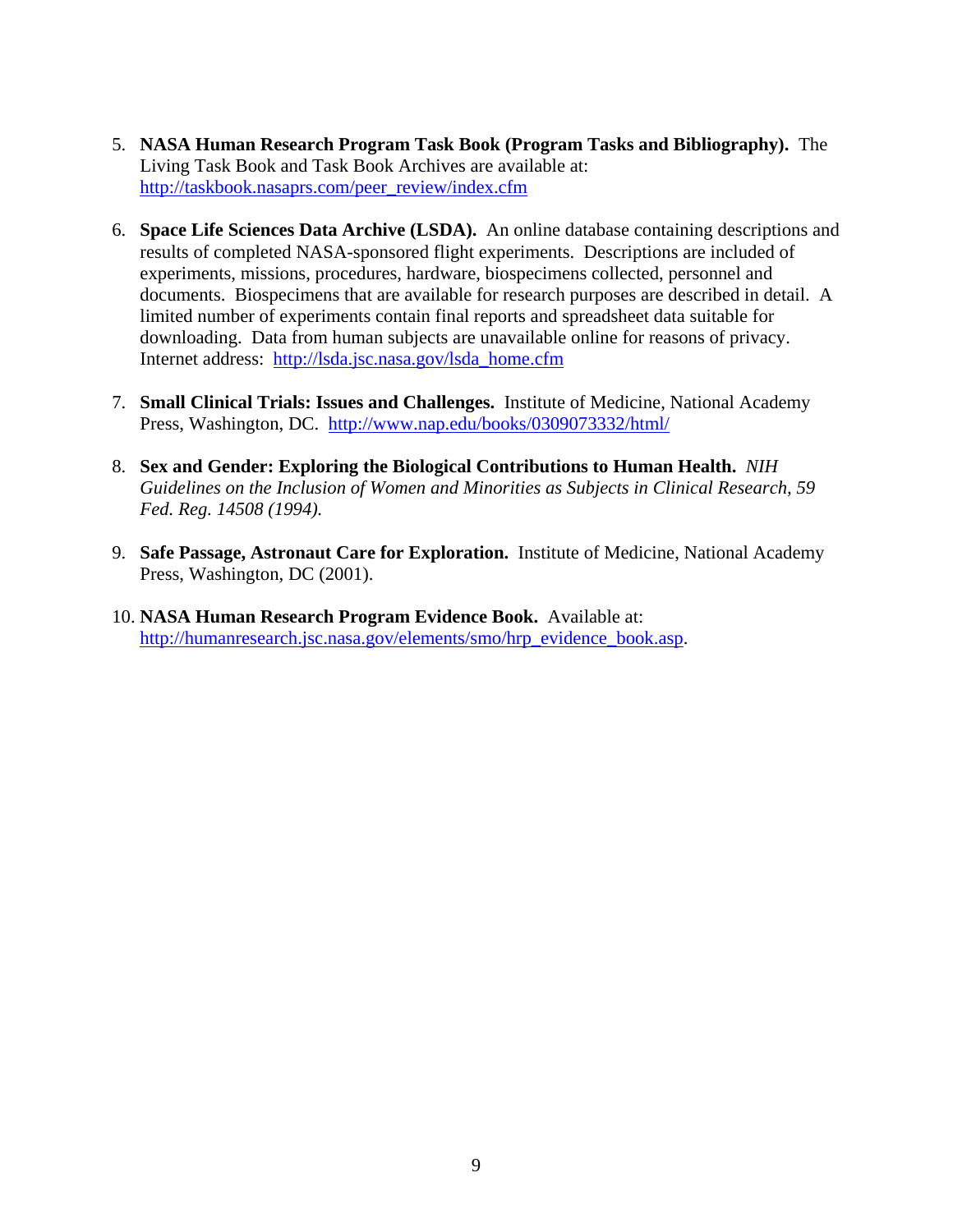## **APPENDIX B NSBRI-RFA-09-01**

# **NSBRI Request for Applications Soliciting Postdoctoral Fellowship Applications**

# **Specific Details Related to the Request for Applications**

**NOTE: The program is open to U.S. citizens, permanent residents or persons with preexisting visas obtained through their sponsoring institutions that permit postdoctoral training for the project's duration. Please note that current restrictions at locations having high, security-clearance requirements may impede full participation in some learning experiences by persons who have certain visa classifications. To be eligible for this program, previous postdoctoral training must be limited to three years or less.** 

# **I. Research Opportunity – General Information**

To carry out NSBRI's primary mission of identifying, designing and developing effective countermeasures to address the biological and environmental impediments to human spaceflight, NSBRI focuses its research program on the primary needs of long-duration missions (e.g., several months on the International Space Station and exploration-class missions to the moon and Mars). These missions pose the greatest challenge to present and future space travelers, and meeting these challenges with appropriate countermeasures lies at the core of the NSBRI's responsibility.

Potential physiological changes that may occur during prolonged spaceflight include, among others, significant loss of muscle and bone mass, decreased dietary intake of nutrients, metabolic and endocrine alterations, important changes in cardiovascular function, and deleterious effects on sensorimotor performance. By addressing long-term missions, increased crew safety, health and performance will be realized for shorter-duration spaceflights.

NSBRI research is conducted in partnership with NASA using an integrated team approach. The teams focus on high-priority biomedical research problems, and investigators work together, within and between teams, to address complex risks that often require interdisciplinary expertise and resources. The value added in the integrated team approach leads to more effective outcomes-driven research than what is obtainable by a single project alone.

NSBRI has an essential enabling role for NASA: providing capabilities for countermeasures development research. The Institute engages scientists, engineers and clinicians and uses institutional resources to form a biomedical research community. Countermeasures research conducted by NSBRI's research community is integrated with the engineering and operational expertise of NASA to effectively manage health risks for long-duration human spaceflight.

The CRL and/or TRL that will result from the funding and conduct of the proposed research must be identified in the proposal. For further information, refer to Appendix A, Section IV.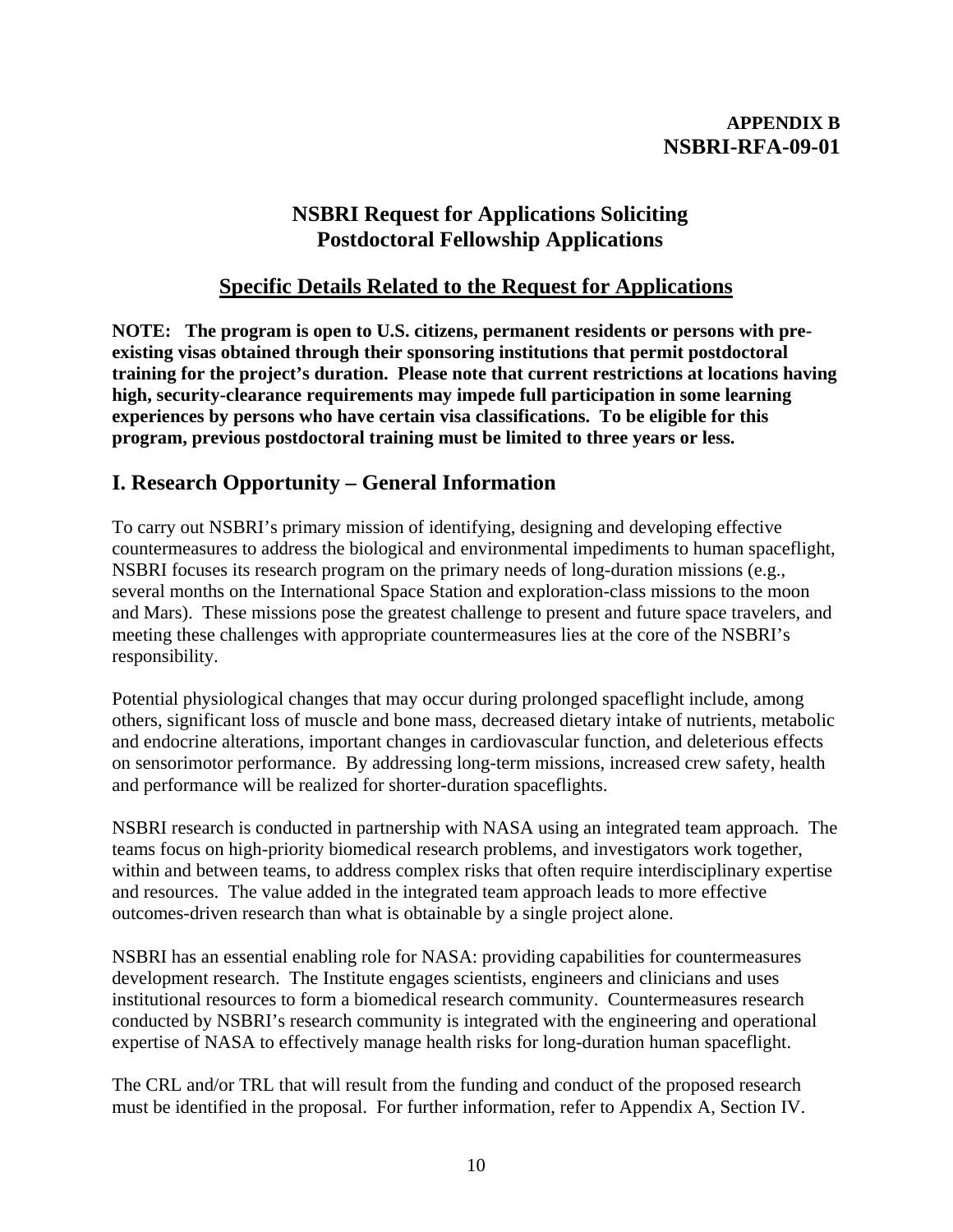# **II. NSBRI Team-Specific Research Focus and Opportunity**

Applications submitted to the NSBRI in response to this NSBRI-RFA must address one of the research areas discussed below. Proposals that impact more than one area should be directed to only one primary research area. Studies that use integrated methods are particularly encouraged.

It is recommended that Postdoctoral Fellowship Program applicants carefully review the NSBRI website for information on the team(s) relevant to a proposal. These web pages are referenced in the following subsections, which are provided to guide proposers to the key problems and issues that are central to each research area. In all cases, proposals must represent questions and be relevant to priorities enumerated in the IRP at: [http://humanresearch.jsc.nasa.gov/files/hrp-](http://humanresearch.jsc.nasa.gov/files/hrp-47065_reva_IRP.pdf)[47065\\_reva\\_IRP.pdf](http://humanresearch.jsc.nasa.gov/files/hrp-47065_reva_IRP.pdf)

Proposals in problem modeling, space medicine and technology that are relevant to countermeasure development within the scope of the NSBRI mission are invited but must address one of the research areas discussed below. NSBRI seeks innovative projects of two years in duration and of varying scope that will produce clear deliverables. The option exists for a third year of funding, should the awardee request it, and NSBRI senior management determines that this is warranted based on the awardee's performance during the first two years of funding. Applicants are encouraged to define clear milestones and to collaborate with experts, as appropriate, to maximize the likelihood of success and the impact of their proposed research.

## **1. NSBRI Cardiovascular Alterations Team**

The Cardiovascular Alterations Team is determining the effects of long-duration spaceflight on the heart and blood vessels and designing novel therapies for combating the effects of prolonged cardiovascular deconditioning. These strategies include developing training regimens as well as pharmacologic and nutritional interventions. Team information, including research goals and priorities, is located at <http://www.nsbri.org/Research/Cardio.html>.

## **2. NSBRI Human Factors and Performance Team**

The Human Factors and Performance Team is studying ways to improve daily living and keep crewmembers healthy, productive and safe during exploration missions. Overall Team aims are to reduce performance errors and mitigate habitability, environmental and other behavioral factors that pose significant risk to mission success. The Team develops guidelines for human systems design and information tools to support crew performance. Team members are examining ways to improve sleep and scheduling of work shifts as well as how specific types of lighting in the craft and habitat can improve alertness and performance. Other projects address nutritional countermeasures and how factors in the environment, such as lunar dust, can impact crew health. Team information, including research goals and priorities, is located at <http://www.nsbri.org/Research/HFP.html>.

## **3. NSBRI Musculoskeletal Alterations Team**

The Musculoskeletal Alterations Team is studying the mechanisms involved in bone and muscle loss and whether reduced gravity increases risk of bone breaks and impairs fracture healing. In addition to identifying ways to enhance the benefits of exercise for maintenance of musculoskeletal function, the Team also seeks to develop methods to prevent or reduce the loss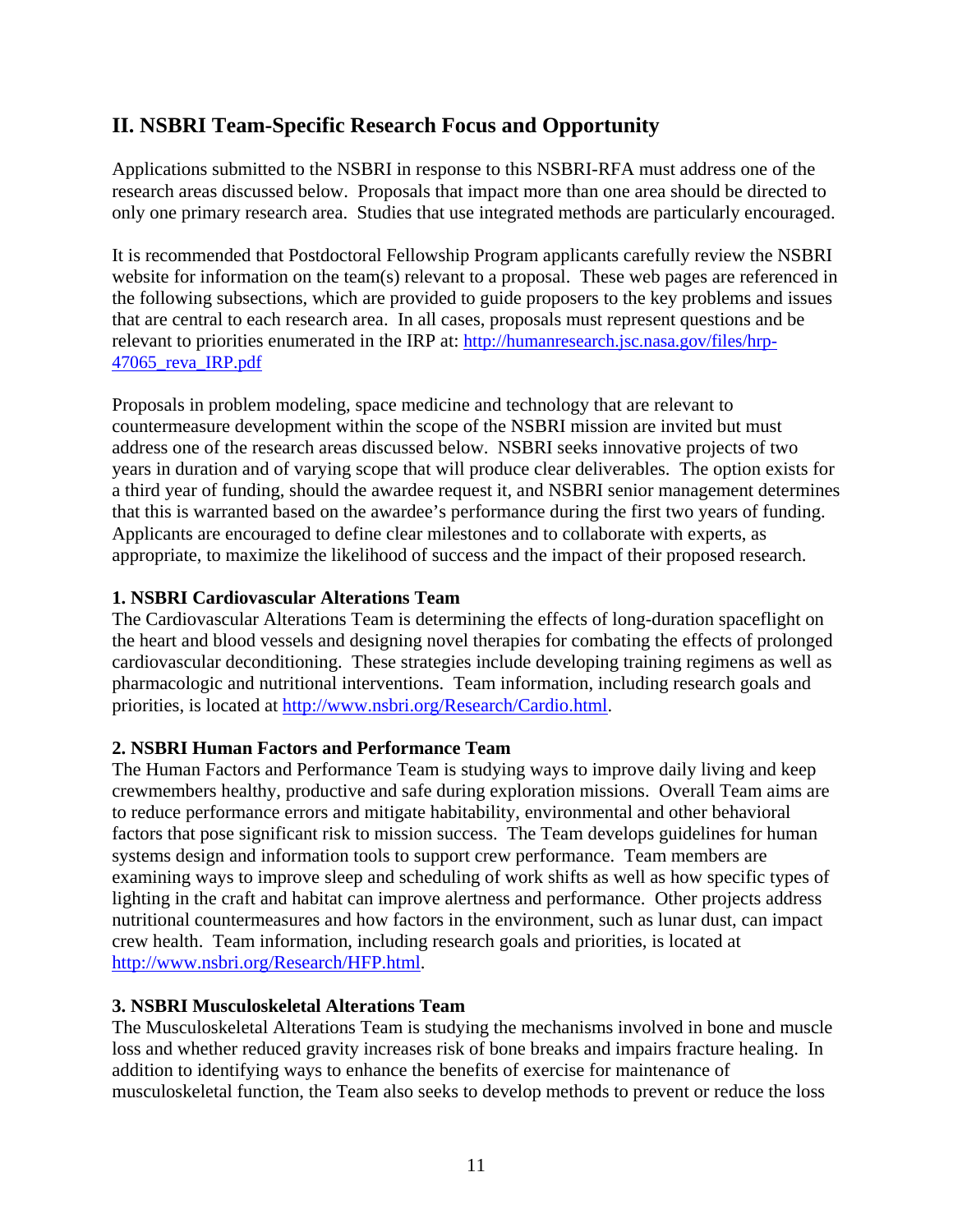by considering nutritional and pharmaceutical interventions to complement exercise. Team information, including research goals and priorities, is located at [http://www.nsbri.org/Research/MusculoSkeletal.html.](http://www.nsbri.org/Research/MusculoSkeletal.html)

## **4. NSBRI Neurobehavioral and Psychosocial Factors Team**

The Neurobehavioral and Psychosocial Factors Team is concerned with methods crews use to deal with stress, isolation, confinement and the challenges of long-duration space missions. In addition to identifying neurobehavioral and psychosocial risks to crew health, safety and productivity, Team objectives include developing methods to monitor cognitive function and behavior and countermeasures to enhance performance, motivation and quality of life. Leadership style, crew composition, organization and communication are also being investigated to optimize crew effectiveness and mission success. Team information, including research goals and priorities, is located at [http://www.nsbri.org/Research/Psycho.html.](http://www.nsbri.org/Research/Psycho.html)

## **5. NSBRI Radiation Effects Team**

Extended missions will expose astronauts to greater levels and more varied types of radiation. High levels of radiation may kill cells, damage tissue and cause mutations; other effects of acute exposure include prodromal syndrome, skin reactions and hematologic disorders. On lunar missions, radiation exposure from solar particle events could impair an astronaut's performance and result in mission failure. The Radiation Effects Team is focused on understanding and mitigating the risks related to exposure to various types of space radiation, with an emphasis on acute effects. Projects are developing countermeasures to mitigate the effects of radiation exposures and designing devices to monitor radiation during extravehicular activities on the lunar surface. Team information, including research goals and priorities, is located at [http://www.nsbri.org/Research/Radiation.html.](http://www.nsbri.org/Research/Radiation.html)

## **6. NSBRI Sensorimotor Adaptation Team**

The Sensorimotor Adaptation Team is developing pre-flight and in-flight training countermeasures, so that astronauts can adjust more rapidly to gravitational changes that can result in disorientation, motion sickness and a loss of sense of direction. These disturbances can impact operational activities including approach and landing, docking, remote manipulation, extravehicular activity, and post-landing normal and emergency egress. Team information, including research goals and priorities, is located at [http://www.nsbri.org/Research/Neuro.html.](http://www.nsbri.org/Research/Neuro.html)

## **7. NSBRI Smart Medical Systems and Technology Team**

The Smart Medical Systems and Technology Team is developing smart, integrated medical systems to assist in delivering quality health care. These systems must be small, low-power, noninvasive or minimally invasive, and versatile. Possible technologies needed include ultrasound diagnostics and therapeutics, routine risk and health-monitoring systems, and automated systems and devices to aid in decision-making, training and diagnosis. New technologies developed by this Team will have immediate benefits to medical care on Earth. Team information, including research goals and priorities, is located at [http://www.nsbri.org/Research/SmartTech.html.](http://www.nsbri.org/Research/SmartTech.html)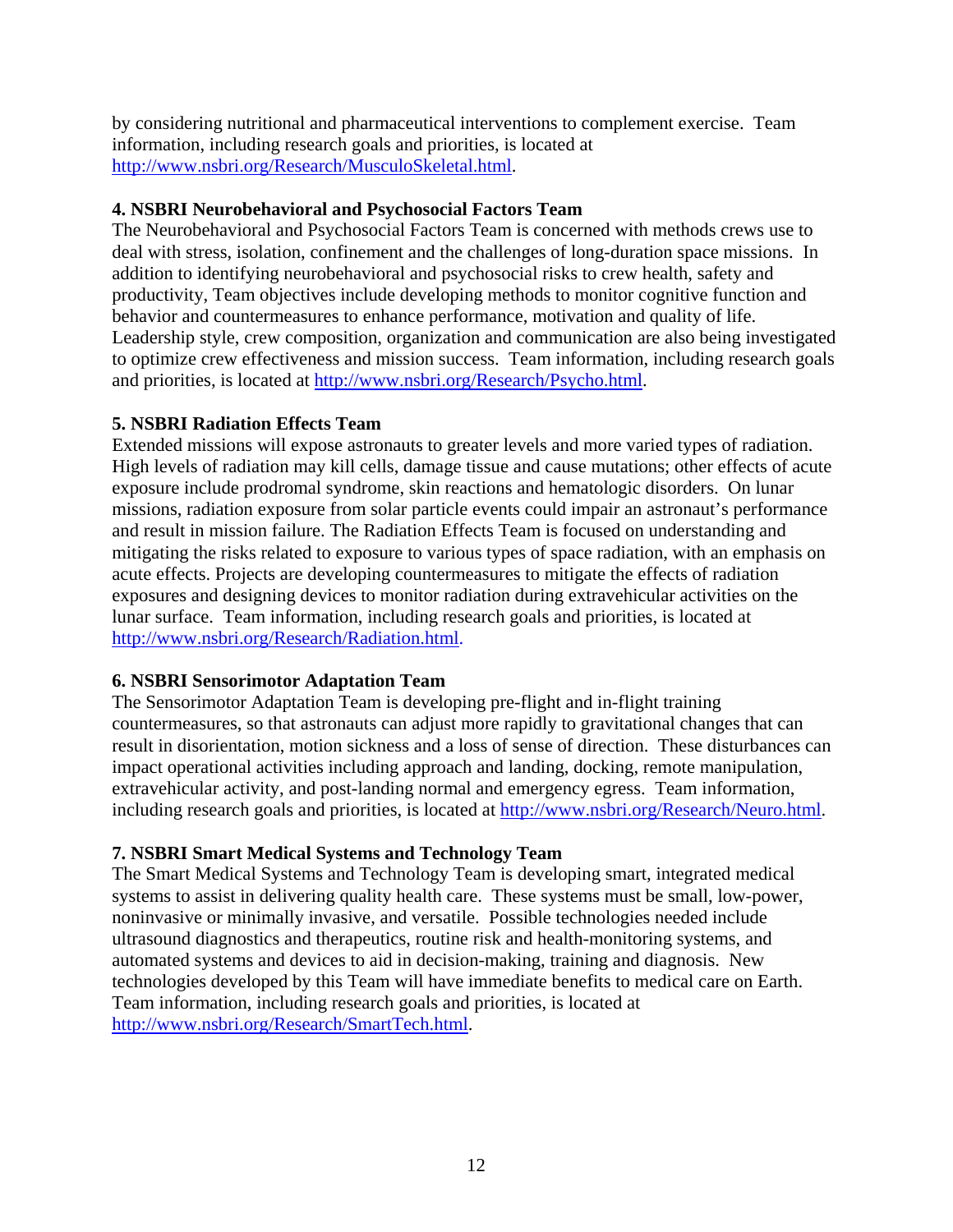# **III. Award Information**

Selected proposals are expected to be funded for two years, with an option for a third year of funding, should the awardee request it, and should NSBRI senior management determine that this is warranted based on the awardee's performance during the first two years of funding. The assumed starting date will be October 1, 2009. This date is somewhat flexible, however, and will be negotiated with each selected Postdoctoral Fellow. The Postdoctoral Fellowship award will be funded as a stipend of \$40,000 for the first year with a 6.25 % increase in the second year; an additional allowance for health insurance will be included. Additional funding will be provided for travel to a mandatory NSBRI meeting of Postdoctoral Fellows at the annual NSBRI/NASA Investigators' Meeting, a research team meeting, and a scientific meeting of the Postdoctoral Fellow's choice. The Postdoctoral Fellow will also be expected to spend 3-5 days in Houston and at NASA Johnson Space Center to become familiar with the research facilities and programs available at that institution (costs also covered by NSBRI). The time period for the Johnson Space Center visit will be arranged by the Fellowship Program and will occur during the summer of 2010.

The mechanism of support will be an NSBRI cooperative subagreement with funds provided by NASA to the NSBRI through a cooperative agreement (Cooperative Agreement NCC 9-58) with NASA Johnson Space Center.

# **IV. Eligibility**

## **A. Eligibility of Applicants**

The program is open to U.S. citizens, permanent residents or persons with pre-existing visas obtained through their sponsoring institutions that permit postdoctoral training for the project's duration. To be eligible for this program, Postdoctoral Fellows may not have more than three years of previous postdoctoral training.

Research proposals will be accepted from all categories of organizations, public and private, and for profit and nonprofit, such as universities, colleges, hospitals, laboratories, units of state and local governments, and eligible agencies of the Federal Government. In most cases, only approved applications from U.S. institutions will be selected for funding. Postdoctoral Fellowship Program applicants may collaborate with universities, Federal Government laboratories, the private sector, and state and local government laboratories. In all such arrangements, the applying entity is expected to be responsible for administering the project according to the management approach presented in the proposal.

The applying entity must have in place a documented base of ongoing, high-quality research in science and technology or in those areas of science and engineering clearly relevant to the specific programmatic objectives and research emphases indicated in this Request for Applications. Present or prior support by NASA or the NSBRI of research or training in any institution or for any investigator is neither a prerequisite to submission of an application nor a competing factor in the selection process.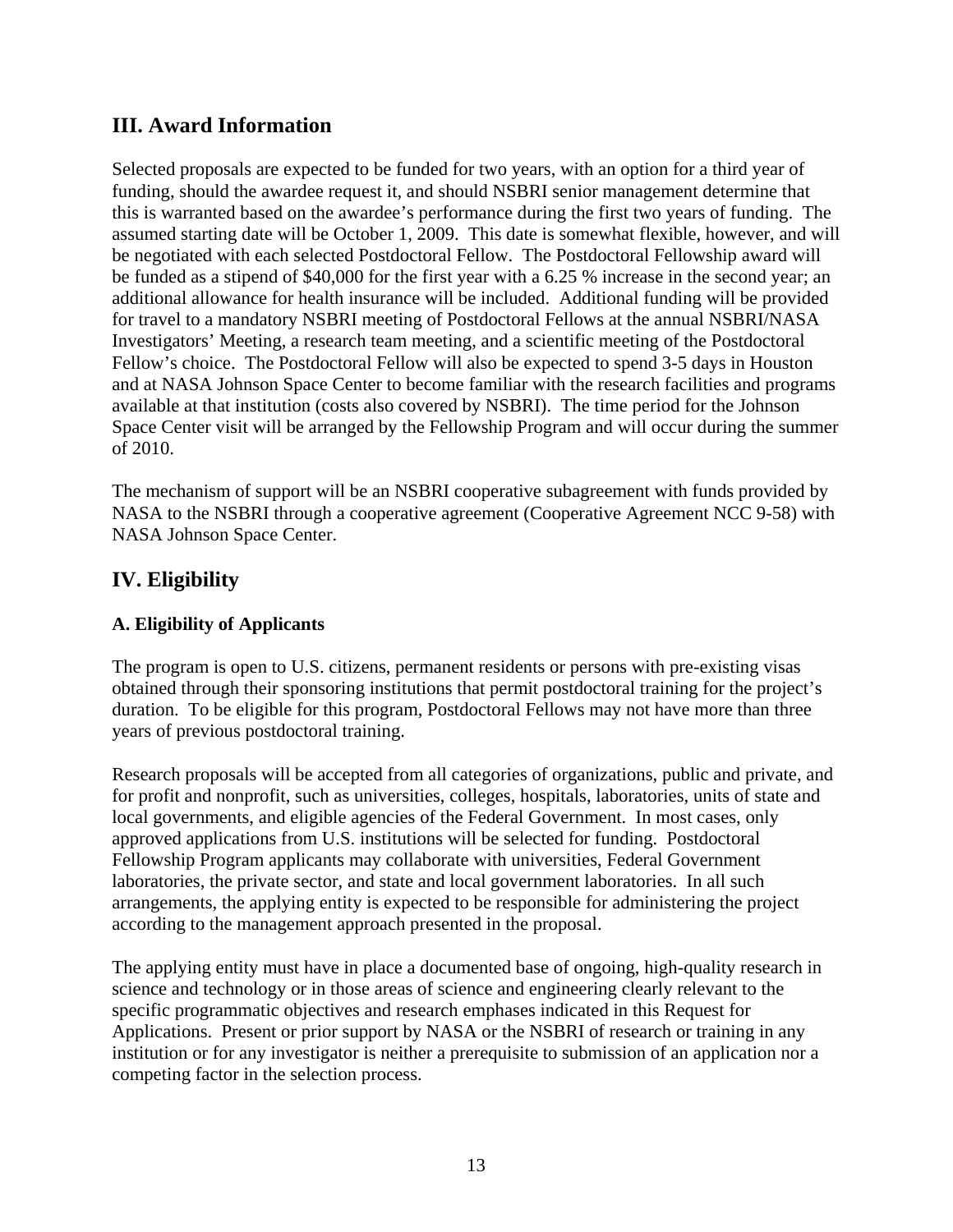## **B. Additional Guidelines Applicable to Foreign Applicants**

The program is open to U.S. citizens, permanent residents or persons with pre-existing visas obtained through their sponsoring institutions that permit postdoctoral training for the project's duration. Please note that current restrictions at locations having high, security-clearance requirements may impede full participation in some learning experiences by persons who have certain visa classifications. All proposals must be in English and comply with all other submission requirements stated in the NSBRI-RFA.

# **V. Application Procedures for the NSBRI Postdoctoral Fellowship Program**

## **A. Source of Application Materials**

All information needed to submit an electronic proposal in response to this solicitation is contained in this RFA and in a companion document entitled "Guidebook for Proposers Responding to a NASA Research Announcement (NRA) Edition 2009" (hereafter referred to as the *Guidebook for Proposers*) that is located at: [http://www.hq.nasa.gov/office/procurement/nraguidebook/.](http://www.hq.nasa.gov/office/procurement/nraguidebook/)

In cases where the Guidebook for Proposers and this RFA conflict, the RFA language shall take precedence.

Proposal submission questions will be answered and published in a Frequently Asked Questions (FAQ) document. This FAQ will be posted on the NSPIRES solicitation download site alongside this RFA, and will be updated periodically between submission release and the proposal due date.

## **B. Content and Form of Proposal Submission**

## **1. NSPIRES Proposal Data System**

## **a) NSPIRES Registration**

This RFA requires that the proposer register key data concerning their intended submission with the NASA Solicitation and Proposal Integrated Review and Evaluation System (NSPIRES) located at [http://nspires.nasaprs.com.](http://nspires.nasaprs.com/) **Potential applicants are urged to access this site well in advance of the proposal due date(s) to familiarize themselves with its structure and enter the requested identifier information.** It is especially important to note that every individual named on the proposal's *Cover Page* (see below) must be registered in NSPIRES and that such individuals must perform this registration themselves; that is, no one may register a second party, even the Mentor of a proposal in which that person is committed to participate. This data site is secure, and all information entered is strictly for NSBRI use only. In NSPIRES, the Mentor is identified as the Principal Investigator (PI) and the Trainee is identified as the Postdoctoral Fellow.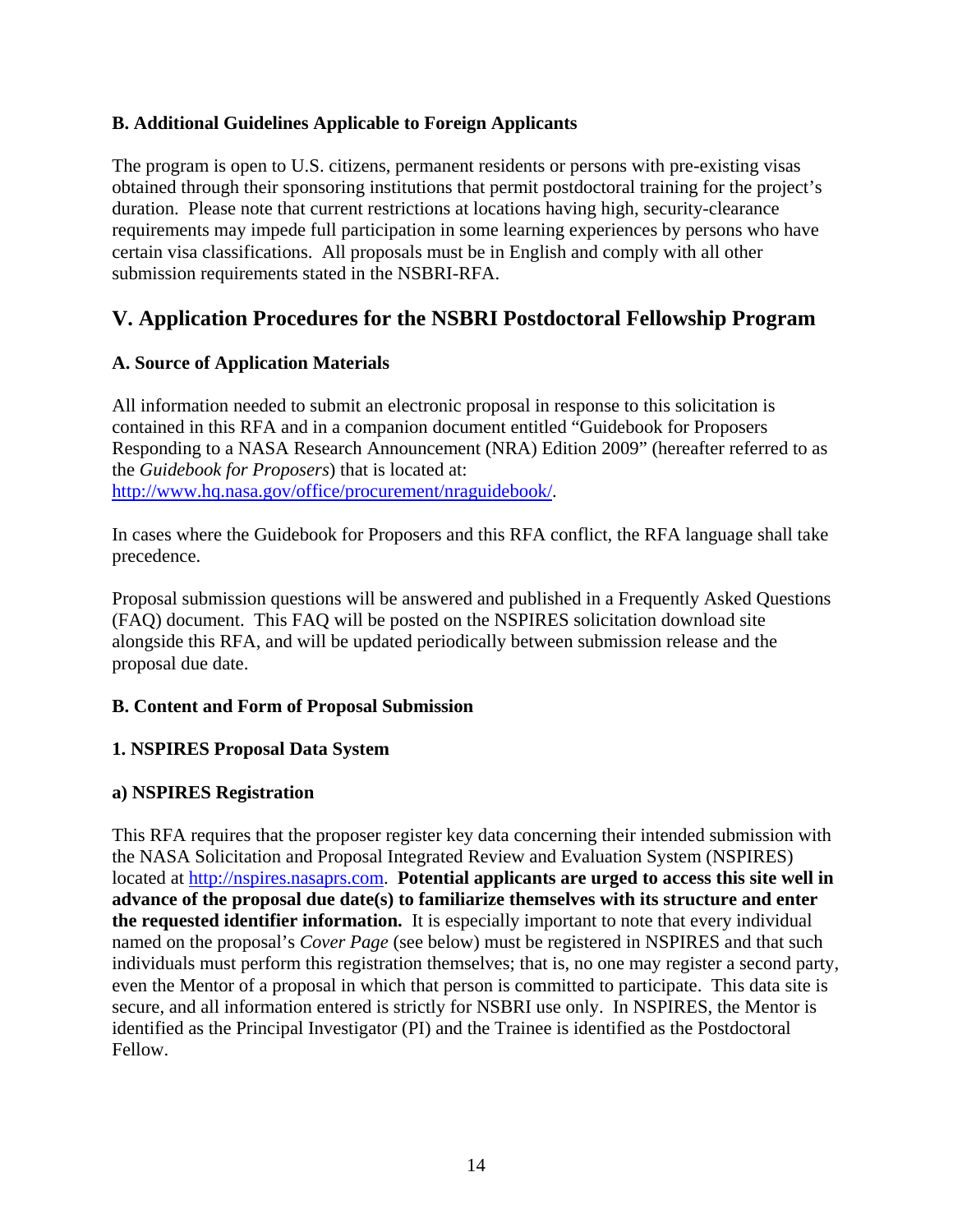Before beginning an online application, the Postdoctoral Fellow must ensure that:

- 1) The Organization to which the Postdoctoral Fellow is applying is registered with NSPIRES.
- 2) The Mentor (PI) is registered with NSPIRES, and is affiliated with the Organization to which the Postdoctoral Fellow is applying.
- 3) The Mentor (PI) knows the name of the Authorized Organizational Representative (AOR) of the Organization, and the AOR is registered with NSPIRES.
- 4) The Postdoctoral Fellow is registered with NSPIRES.

Every organization that intends to submit a proposal in response to this RFA, including educational institutions, industry, nonprofit institutions, NASA Centers, and other U.S. Government agencies, **must be registered in NSPIRES prior to submitting a proposal**. Such registration must be performed by an organization's electronic business point-of-contact (EBPOC) in the Central Contractor Registry (CCR).

NSPIRES help topics may be accessed through the NSPIRES online help site at <http://nspires.nasaprs.com/external/help.do>. For any questions that cannot be resolved with the available online help menus, requests for assistance may be directed by email to [nspires-help@nasaprs.com](mailto:nspires-help@nasaprs.com) or by telephone to 202-479-9376, Monday through Friday, 8 a.m. to 6 p.m., Eastern Time.

## **b) Electronic Submission**

**Notices of Intent and proposals must be submitted electronically, and all proposers are required to use NSPIRES. Any proposals not submitted through the NSPIRES portal and sent directly to NSBRI by email, fax or other means will be returned without review.**  NSBRI Postdoctoral Fellowship Program proposals must be submitted electronically by one of the officials at the Mentor's (PI) organization who is authorized to make such a submission. It is strongly recommended that the Postdoctoral Fellow work closely with his/her Mentor to ensure the proposal is submitted by the due date and time listed in this solicitation. Proposals will not be accepted after the listed due date and time.

NSPIRES accepts fully electronic proposals through a combination of data-based information (e.g., the electronic *Cover Page* and its associated forms) and an uploaded PDF file that contains the body of the proposal. The NSPIRES system will provide a list of all elements that make up an electronic proposal, and the system will conduct an element check to identify any item(s) that is(are) apparently missing or incomplete. Note that a failed element check will not preclude submission, but rather it will serve as a warning that a proposal may be incomplete. Proposers are particularly encouraged to begin their submission process early. Proposers submitting an NOI will have the option of building a proposal based on the stored NOI information within the NSPIRES database.

Requests for assistance in accessing and/or using NSPIRES may be directed by email to [nspires-help@nasaprs.com](mailto:nspires-help@nasaprs.com) or by telephone to 202-479-9376, Monday through Friday, 8 a.m. to 6 p.m., Eastern Time. Frequently Asked Questions (FAQs) may be accessed through the Proposal Online Help site at [http://nspires.nasaprs.com/external/help.do.](http://nspires.nasaprs.com/external/help.do) Tutorials of NSPIRES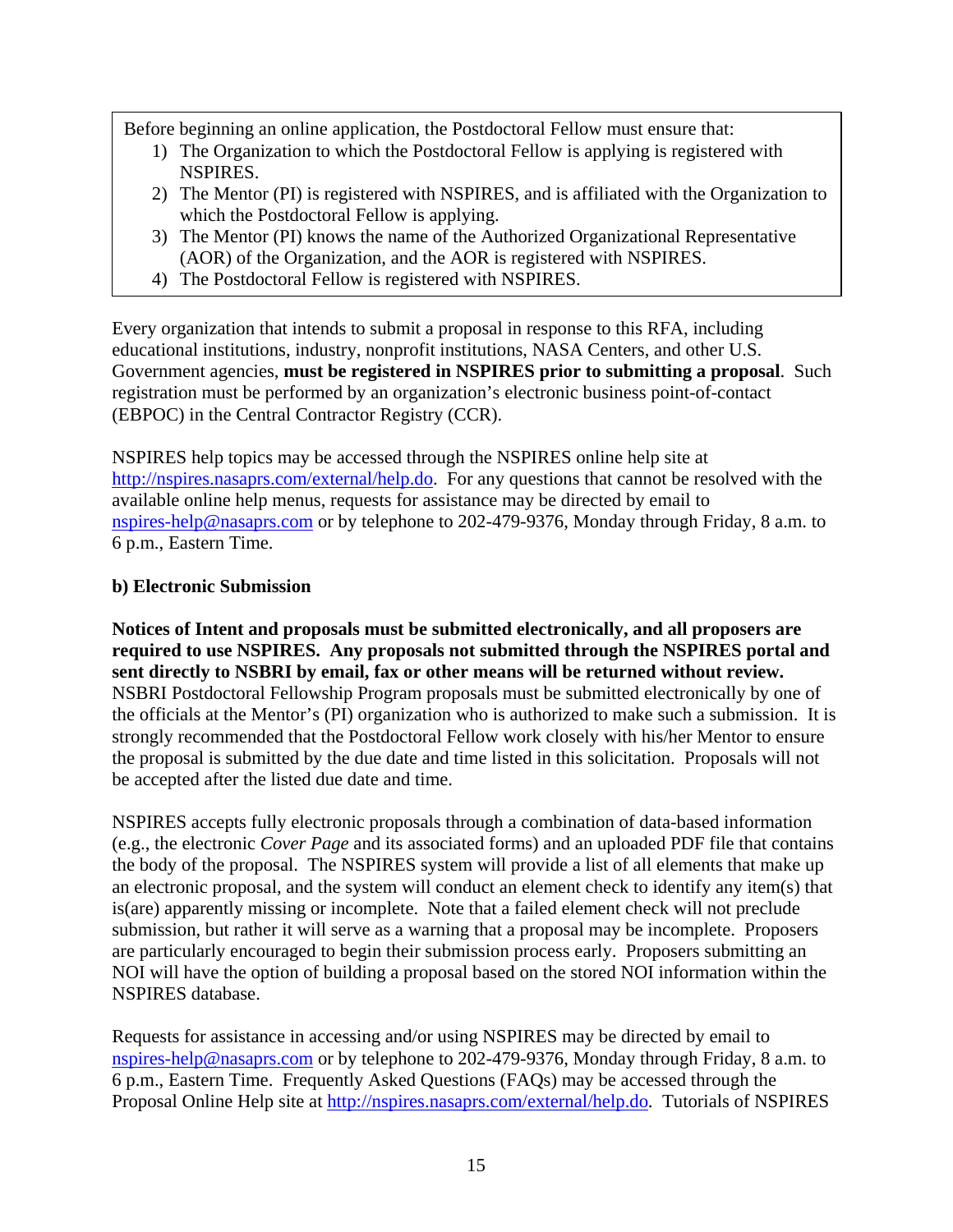are available at [http://nspires.nasaprs.com/tutorials/index.html.](http://nspires.nasaprs.com/tutorials/index.html)

## **2. Instructions for Preparation of Notices of Intent (NOI)**

To facilitate planning for the review process, applicants are requested to submit an NOI through NSPIRES by following the online instructions. **NOIs must be electronically submitted by July 7, 2009**, through the NSPIRES website **(**[http://nspires.nasaprs.com](http://nspires.nasaprs.com/)**)**.

The Mentor (PI) must initiate the proposal for the Postdoctoral Fellow in NSPIRES. After logging in to NSPIRES, the Mentor will:

- 1) Select the "Proposals" link
- 2) Select the "Create NOI" link
- 3) Select "NSBRI Announcement Soliciting Postdoctoral Fellowship Applications" from the list of open solicitations
- 4) Create the NOI Title
- 5) Link the NOI to the Mentor's organization
- 6) Save the NOI
- 7) On the "View NOI" page, select the "Proposal Team" link
- 8) Select the "Add Team Member" button
- 9) Search for the name of the Postdoctoral Fellow, select the Postdoctoral Fellow *(Note: the Postdoctoral Fellow must be registered in NSPIRES prior to this step.)*
- 10) On the "Add Team Member" page, assign Role/Privileges to the Postdoctoral Fellow
- 11) Select "Postdoctoral Fellow Role"
- 12) Grant Edit privileges to the Postdoctoral Fellow
- 13) Select NO to the two questions that follow the section entitled "U.S. Government Agency & International Participation"
- 14) Click "Save"

## **After being granted editing privileges by the Mentor, the Postdoctoral Fellow must complete the NOI application. The Mentor must submit the NOI to NSBRI through NSPIRES after the Postdoctoral Fellow has completed the application.**

**Please refer to the NSPIRES tutorial at** <http://nspires.nasaprs.com/tutorials/index.html>for online help. All information entered will remain private until the electronic submission is completed. **Please note that Notices of Intent are requested, but not required, for submission of a Postdoctoral Fellowship Program application. Failure to submit a Notice of Intent will not impact the selection process.**

#### **3. Instructions for Preparation of Proposals**

As with the NOI, the NSPIRES system will guide proposers through submission of all required proposal information. Please note that previously submitted NOI information will be automatically transferred to the proposal. Please refer to the online NSPIRES tutorials at <http://nspires.nasaprs.com/tutorials/index.html> for help.

#### **Proposals must be prepared by the Postdoctoral Fellow in conjunction with their Mentor.**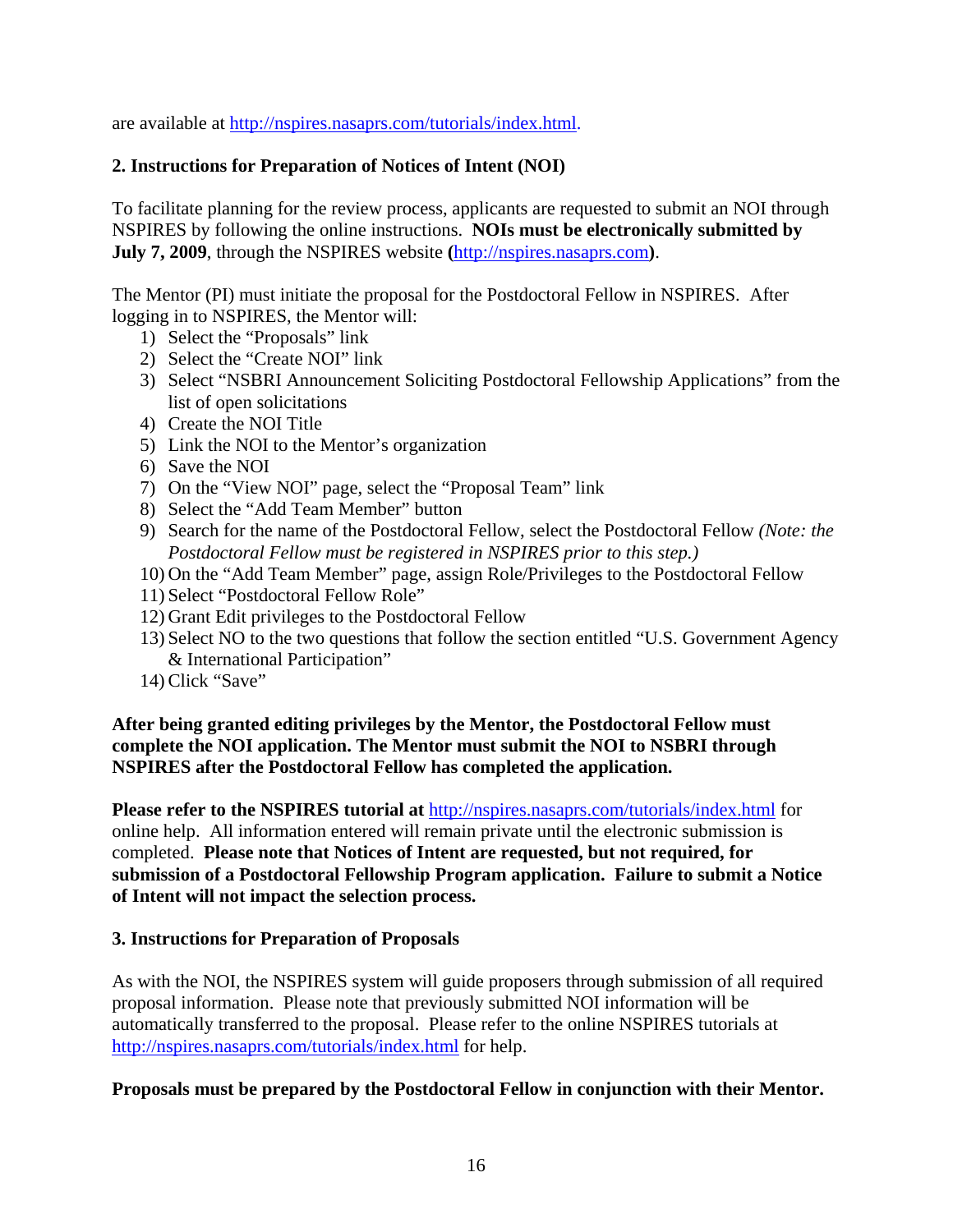**Proposals will be submitted by the Mentor (PI) and an official of the Mentor's organization after the Mentor (PI) has released the prepared proposal to the institution official (AOR).** It is strongly recommended that the Postdoctoral Fellow work closely with the Mentor to ensure the proposal is submitted by the due date and time listed in this solicitation. **Proposals will not be accepted after the listed due date.**

Only the Mentor can initiate the creation of a proposal. To create the proposal from a submitted NOI, the Mentor will:

- 1) Login to NSPIRES and click on "Proposals"
- 2) Click on the "Create Proposal" button in the upper right hand corner of the screen
- 3) Select "NOI" to prepare a proposal from the NOI submission
- 4) Follow the online instructions to save the NOI as a Proposal
- 5) The Postdoctoral Fellow will then be able to complete the proposal application by following the step-by-step instructions provided in NSPIRES.

To initiate a new proposal without having submitted an NOI, the Mentor must create the new proposal and assign the Postdoctoral Fellow as a team member with editing privileges as described in the NOI section. The Postdoctoral Fellow will then be able to access and create the proposal application.

**Please note that the Proposal Summary, Business Data, Program Specific Data and Proposal Team are required Cover Page Elements for a proposal. A budget is not required for this solicitation, and the budget forms do not need to be filled out.** The proposal summary should be between 100-300 words and understandable by the lay reader.

NSPIRES allows for the upload of several proposal components as individual documents. However, to ensure proper proposal transmission, please provide only **one** PDF attachment upload ordered as follows:

- 1. *Mentor Support Statement (See Appendix B, V.B.3.a)*
- 2*. Biographical Sketches for the Mentor and Postdoctoral Fellow (See Appendix B, V.B.3.b)*
- 3. *Facilities and Equipment (See Appendix C, c.6)*
- 4. *Research Plan (See Appendix B, V.B.3.d; no longer than 12 pages)*
- 5. *Current Support (See Appendix C, c.8)*
- 6. *Special Matters Animal Care or Human Subjects Certifications, if applicable (see Appendix B, V.B.3.f)*
- 7. *References and Citations (See Appendix B, V.B.3.g)*
- 8. *Appendices and Reprints (See Appendix B, V.B.3.h)*

The NSPIRES proposal submission process ensures that a minimum set of required proposal cover page fields are completed. Provision of the proposal summary and business data elements of the cover page will be necessary in order for the AOR to submit the proposal. If either of these two proposal elements is incomplete, the "View Proposal/ Check Elements" function of NSPIRES will display red "error" flags and messages to alert the user to the information that is required but missing, and the "Submit Proposal" button will not be available. Although the PI will be able to release the proposal to the AOR, the proposal cannot be submitted by the AOR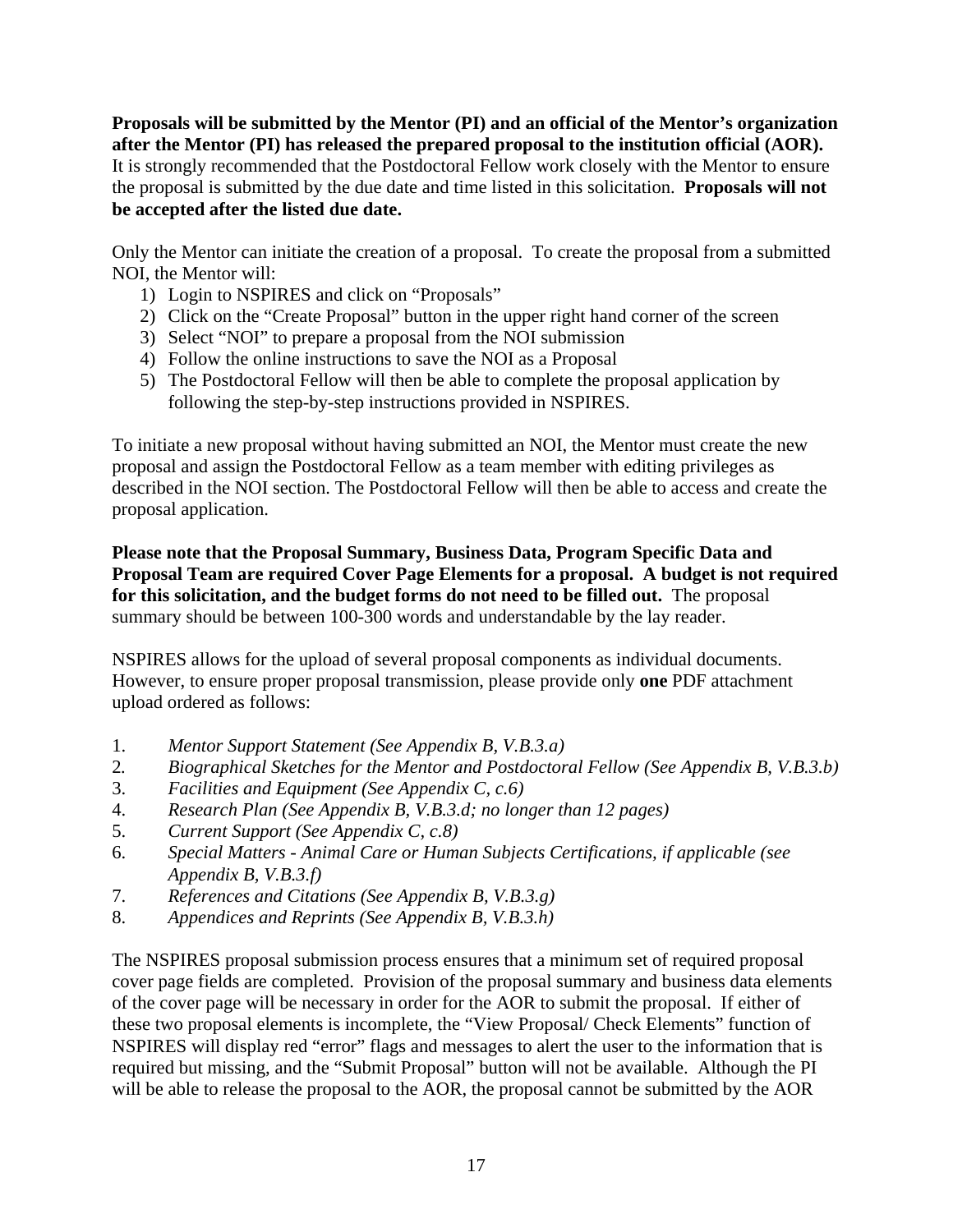until these required fields are complete. Any additional information that is missing will be identified by yellow "warning" flags. Proposers are reminded to check the solicitation instructions to ensure compliance with all instructions, as adherence to these two element validation checks alone is insufficient to guarantee a compliant proposal. Additionally, in those cases where instruction in the RFA contradicts an NSPIRES warning, the NSPIRES yellow "warning" may be ignored. Proposers should follow the RFA instructions closely to help ensure submission of a compliant proposal.

The NSPIRES system is limited in the character sets that can be used in filling out online forms. Please refer to the online tutorials when using special characters. Alternatively, spell out special characters where possible (such as micro rather than the Greek symbol). Applicants are encouraged to preview their proposal prior to releasing the proposal to their designated Organization by clicking the "Generate" button at the bottom of the View Proposal Screen in NSPIRES. The "Generate" feature allows applicants to preview their entire proposal in a single PDF file prior to submittal, but it is not a required step in the submission process. Please contact the NSPIRES Help Desk for assistance with this feature (e-mail [nspires-help@nasaprs.com](mailto:nspires-help@nasaprs.com) or by telephone to 202-479-9376).

#### The following is required, and supersedes the information provided in the *Guidebook for Proposers.*

## **a) Mentor Support Statement**

The Mentor must provide a statement that indicates how the Postdoctoral Fellow will be supported if the fellowship is granted and why the Postdoctoral Fellow would benefit from this opportunity. The Mentor should provide an overview of their previous experience as pertains to students and postdoctoral fellows.

## **b) Biographical Sketches**

Biographical Sketches must be provided for the Postdoctoral Fellow and the Mentor. Each Biographical Sketch should not exceed four pages. An NIH-style Biographical Sketch format is acceptable. See Appendix C, c.5 for more information.

## **c) Facilities and Equipment**

See Appendix C, c.6 for more information.

## **d) Research Plan**

The length of the Research Plan cannot exceed 12 pages. Please note that the Proposal Summary on the Cover Page is not considered part of the 12-page Research Plan. The Research Plan must be single-spaced, typewritten, English-language text, using an easily read font having no more than  $\sim$ 10 characters per inch (typically 12-point font). In addition, there shall be no more than 5.5 lines per inch of text. Proposers should not use a smaller font or squeeze lines of text in order to gain more text per page as it makes the evaluation process difficult. Pages should have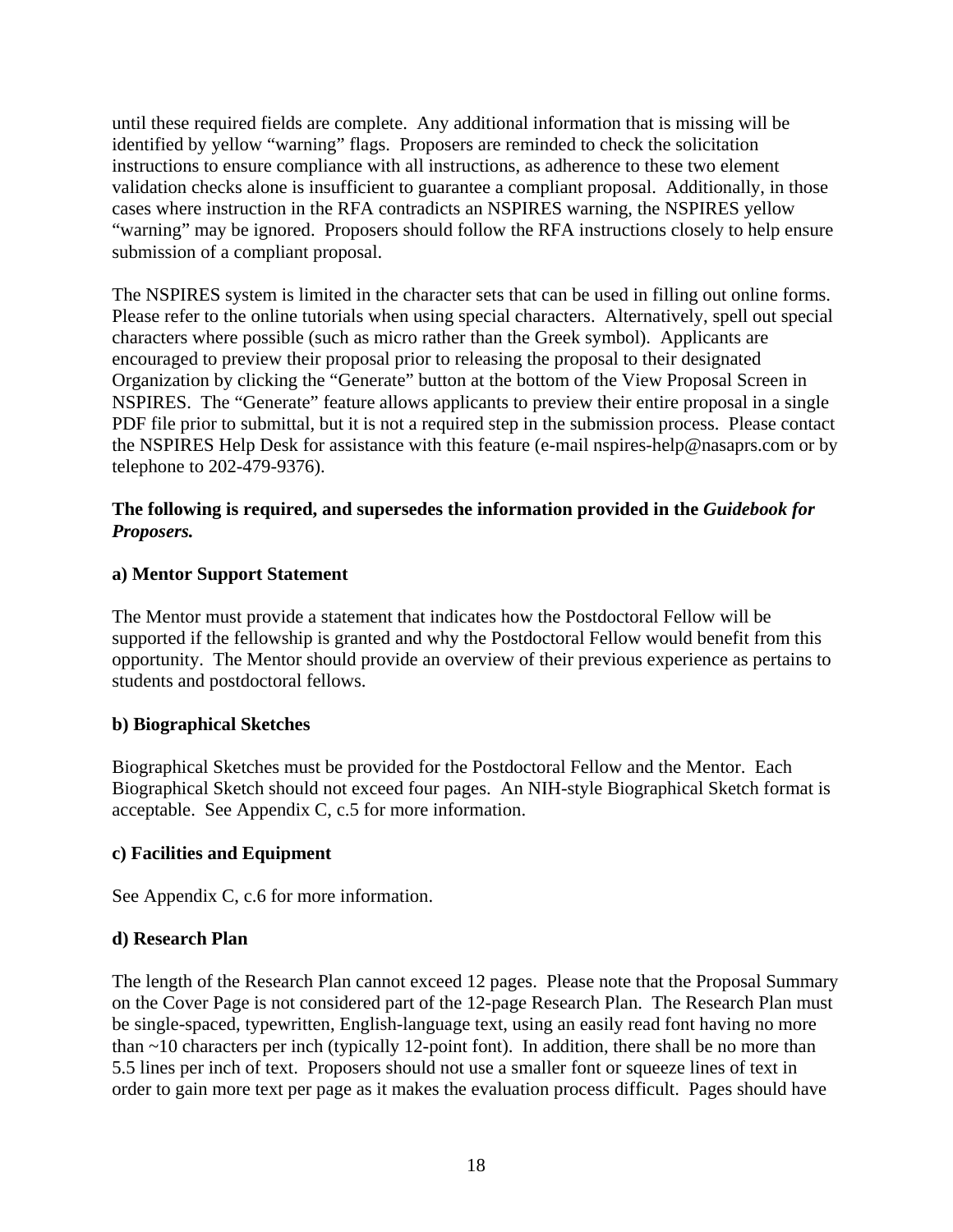at least 1-inch (2.5 cm) margins on all sides. Fonts must be embedded.

Referenced figures must be included in the 12 pages of the project description; however, figure captions can use a 10-point font. The proposal should contain sufficient detail to enable reviewers to make informed judgments about the overall merit of the proposed research and about the probability that the Postdoctoral Fellow will be able to accomplish the stated objectives with the resources available. The hypotheses and specific aims of the proposed research must be clearly stated. **Research Plans that exceed the 12-page limit will be declined without review.**  Literature cited and other proposal sections are not considered part of the 12-page limit. Please note that reviewers are not required to consider information presented as appendices or to view and/or consider web links in their evaluation of the proposal.

## **e) Current Support**

See Appendix C, c.8 for more information.

## **f) Special Matters (Specific information on required animal or human subjects protocol approval, if applicable)**

NSBRI utilizes just-in-time practices for approval of the use of human subjects or animals. For proposals employing human subjects and/or animals, assurance of compliance with human subjects and/or animal care and use provisions is required within 90 days of notice of award. Please select "pending" or "approved" for the IRB/IACUC question on the Proposal Cover Page. If the IRB/IACUC certification is already approved at proposal submission, attach a copy of the certification as part of the proposal upload and select "approved." Otherwise, select "pending."

After award, a statement must be provided to NSBRI from the applicant institution which identifies the selected proposal by name and which certifies that the proposed work will meet all Federal and local requirements for human subjects and/or animal care and use. This includes relevant documentation of Institutional Review Board (IRB) approval and/or approval by the Institutional Animal Care and Use Committee (IACUC).

Policies for the protection of human subjects in NASA-sponsored research are described in the NASA Policy Directive (NPD) 7100.8E "*Protection of Human Research Subjects:"* [http://nodis.hq.nasa.gov/displayDir.cfm?Internal\\_ID=N\\_PD\\_7100\\_008E\\_&page\\_name=main](http://nodis.hq.nasa.gov/displayDir.cfm?Internal_ID=N_PD_7100_008E_&page_name=main)

Animal use and care requirements are described in the NASA Code of Federal Regulations (CFR) 1232 (*[Care and Use of Animals in the Conduct of NASA Activities](http://ecfr.gpoaccess.gov/cgi/t/text/text-idx?c=ecfr&sid=2184a825efdce39c35bde4673d5d8158&rgn=div5&view=text&node=14:5.0.1.1.22&idno=14)*): [http://ecfr.gpoaccess.gov/cgi/t/text/text](http://ecfr.gpoaccess.gov/cgi/t/text/text-idx?c=ecfr&sid=2184a825efdce39c35bde4673d5d8158&rgn=div5&view=text&node=14:5.0.1.1.22&idno=14)[idx?c=ecfr&sid=2184a825efdce39c35bde4673d5d8158&rgn=div5&view=text&node=14:5.0.1.1](http://ecfr.gpoaccess.gov/cgi/t/text/text-idx?c=ecfr&sid=2184a825efdce39c35bde4673d5d8158&rgn=div5&view=text&node=14:5.0.1.1.22&idno=14) [.22&idno=14](http://ecfr.gpoaccess.gov/cgi/t/text/text-idx?c=ecfr&sid=2184a825efdce39c35bde4673d5d8158&rgn=div5&view=text&node=14:5.0.1.1.22&idno=14)

Additional Requirements for Research Employing Human Subjects and/or Animals

With regard to research involving human subjects, NASA and NSBRI have adopted the National Institutes of Health (NIH) policy. Women and members of minority groups and their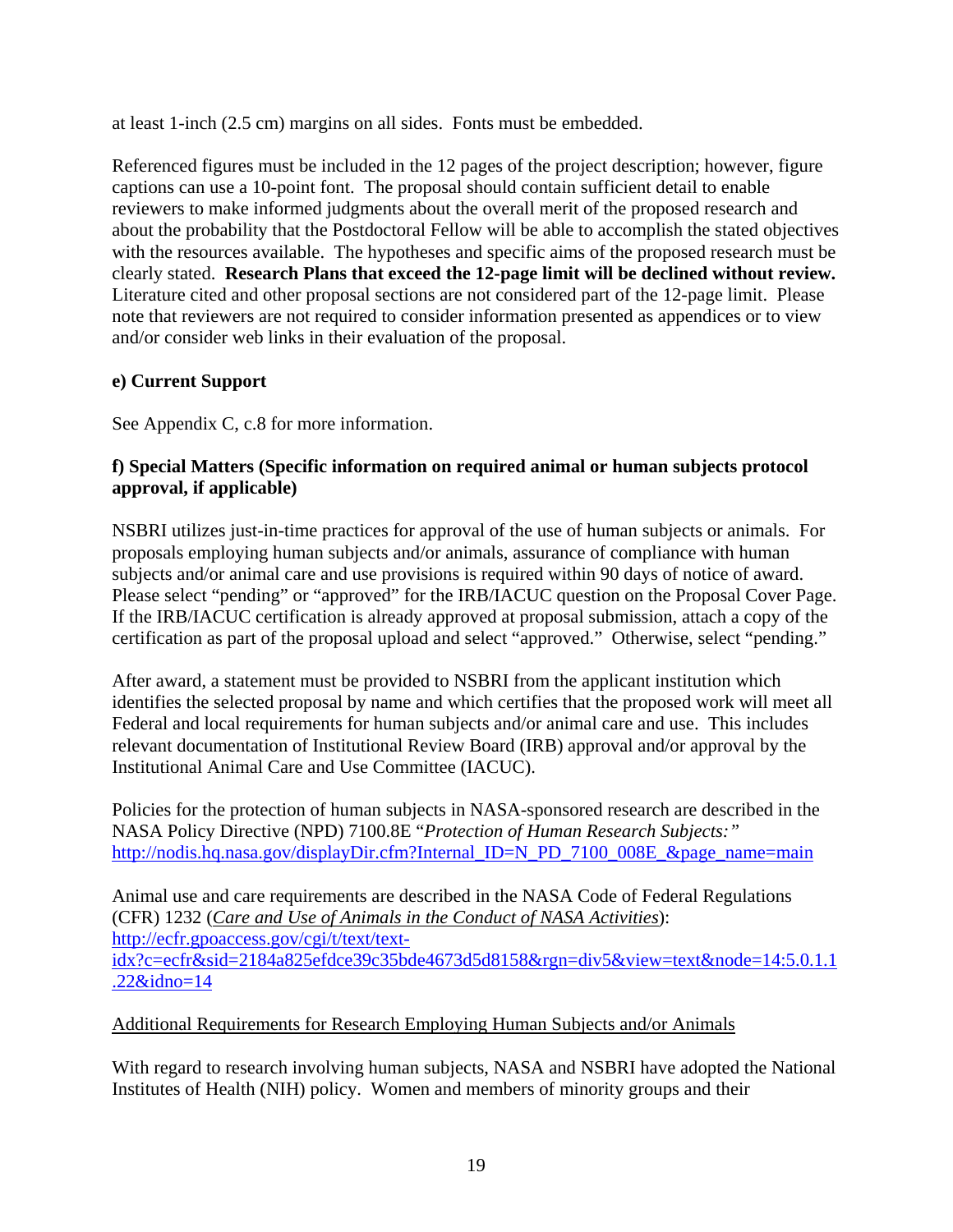subpopulations must be included in NASA-supported biomedical and behavioral research projects involving human subjects, unless a clear and compelling rationale and justification is provided showing that inclusion of these groups is inappropriate with respect to the health of the subjects or the purpose of the research.

The NSBRI will require current IRB or IACUC certification prior to each year's award.

#### **g) References and Citations**

References cited are not considered part of the 12-page Research Plan. However, reviewers are not required to consider information presented as appendices or to view and/or consider web links in their evaluation of the proposal.

#### **h) Reprints and Appendices**

Reprints and Appendices, if any, do not count toward the Research Plan page limit and are to be included following all other sections of the proposal. (**Reviewers are not required to consider information presented in appendices.**)

#### **C. Submission Dates**

Solicitation Announcement Identifier: NSBRI-RFA-09-01 Notices of Intent Due: July 7, 2009, 5:00 p.m. Eastern Time Proposals Due: August 4, 2009, 5:00 p.m. Eastern Time Estimated Selection Announcement: Fall 2009 Selecting Official: Director, National Space Biomedical Research Institute

## **D. Letters of Reference**

**Three letters of reference for Postdoctoral Fellowship Program applicants must be received at the address below within one week following the submission deadline (August 11, 2009).** The applicant's proposed Mentor may provide one of the three letters of reference if this

individual is able to credibly address the applicant's strengths as a researcher and the applicant's potential for a successful career in space life sciences research. Postdoctoral Fellowship Program applicants will be notified via email when each letter of reference is received by NSBRI. **Applications without all three required letters received within one week of the submission due date will be considered incomplete and may be returned without review.**

> National Space Biomedical Research Institute RE: Postdoctoral Fellowship Reference Letters One Baylor Plaza, NA-425 Houston, TX 77030-3411

713-798-7412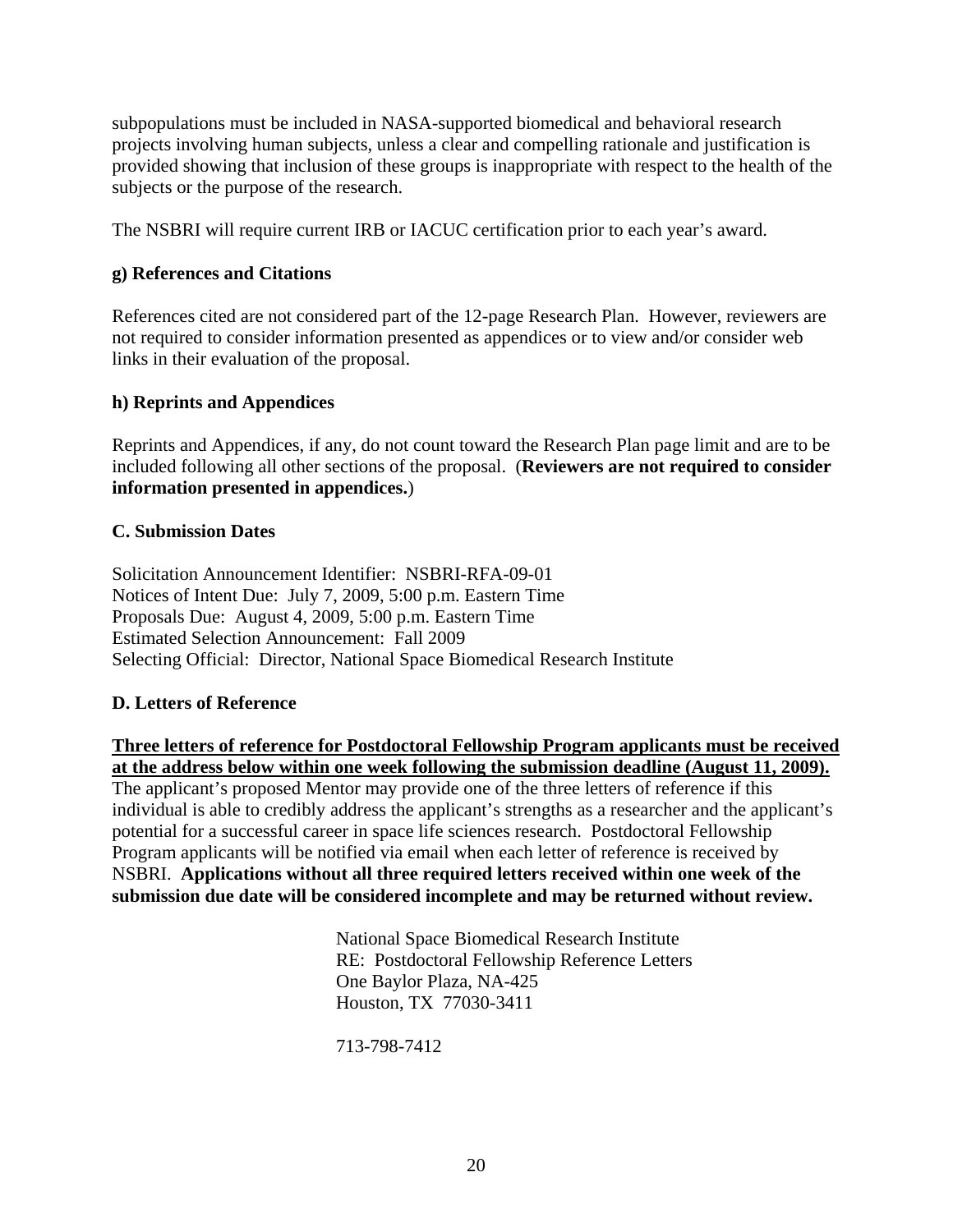# **VI. Review and Selection Process**

Upon receipt, applications will be reviewed for compliance with the requirements of this Request for Applications. This includes the following:

- 1. Submission of complete applications as specified in this RFA. Proposals must be responsive to the research emphases described in this NSBRI-RFA and include a Research Plan that is **not more than 12 pages in length**.
- 2. Submission of all other appropriate forms, letters, and institutional and Mentor electronic signatures as required by this NSBRI-RFA and NSPIRES.

#### **Note: Non-compliant applications will be withdrawn from the review process and returned without further review.**

Compliant applications submitted in response to this NSBRI-RFA will undergo an intrinsic scientific or technical merit review by a peer review panel.

## **Criteria for Evaluation of Applications**

Applications will be evaluated on the basis of three criteria: (i) scientific merit and programmatic relevance of the proposal (see Appendix B, Section II); (ii) research Mentor and training environment; and (iii) research, teaching and outreach background and qualifications of the candidate. Final selections for funding of proposals will be made by the NSBRI Director. Applicants are encouraged to review detailed project summaries for current and completed NSBRI research projects at [http://www.nsbri.org.](http://www.nsbri.org/) The technical summaries appear in the "Research Areas" section.

#### **Development of a Selection Recommendation**

A selection recommendation will be developed based on the criteria as described above. **Deficiencies in any of these three criteria factors may prevent selection of an application.** The development of selection recommendations is the responsibility of the peer review panel. Final selections for funding of proposals will be made by the NSBRI Director. Only grants will be awarded as a result of this NSBRI-RFA.

# **VII. Travel and Reporting Requirements**

#### **Travel Requirements**

Each year, Postdoctoral Fellows selected in response to this NSBRI-RFA will be expected to attend the following meetings: a mandatory meeting of Postdoctoral Fellows at the annual NSBRI/NASA Investigators' Meeting in the Houston area, a research team meeting, and a domestic scientific meeting of the Postdoctoral Fellow's choice. During the first summer of the fellowship, the Postdoctoral Fellow will also be expected to spend 3-5 days in Houston and at NASA Johnson Space Center. The Johnson Space Center visit will be arranged by the Fellowship Program. Funding, as available, will be provided to cover the costs associated with these meetings.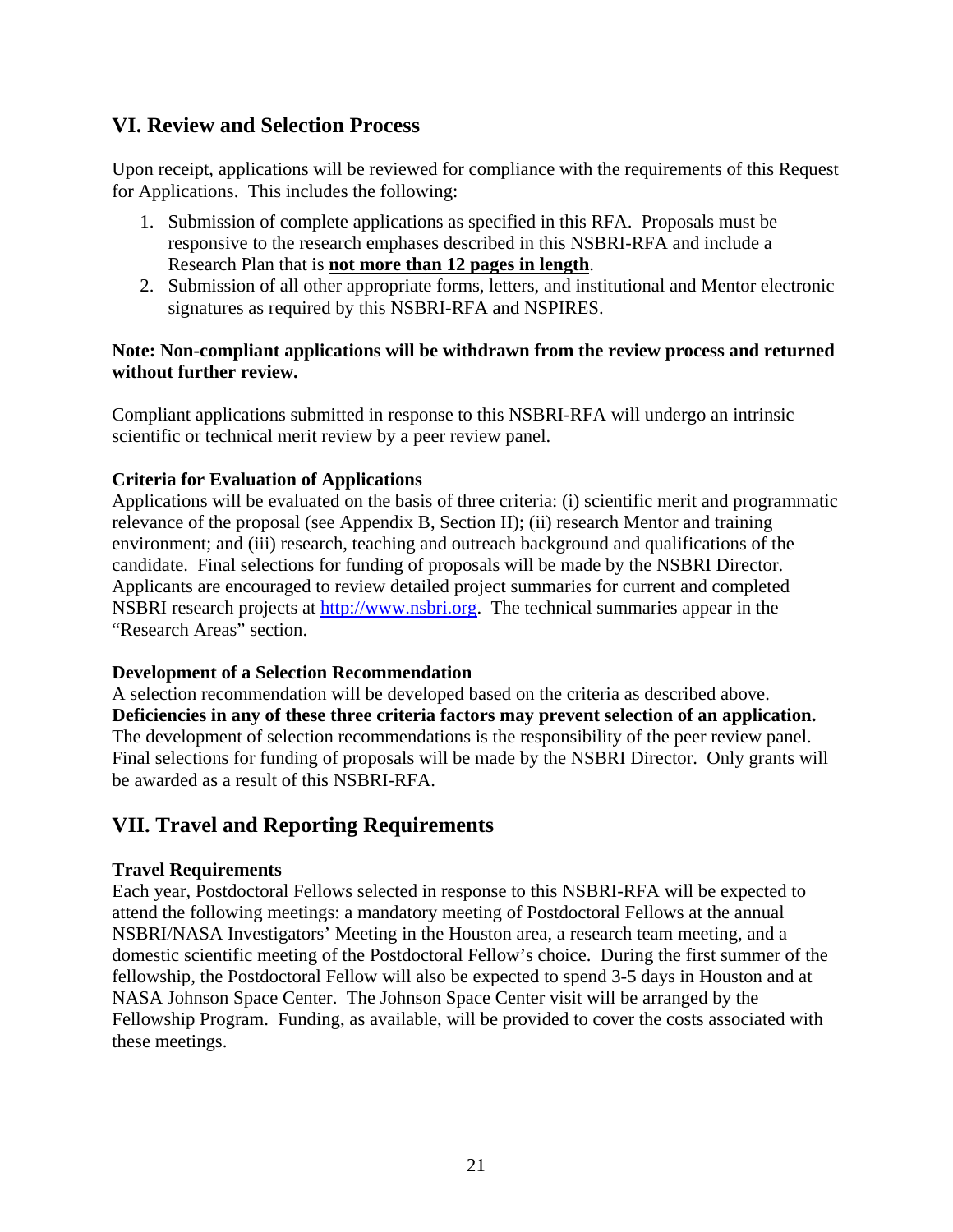#### **Publication in Peer-Reviewed Journals**

It is expected that results from funded research will be published in peer-reviewed journals as the work is completed. **Published papers must acknowledge NSBRI support.**

#### **Annual Report**

NSBRI uses Annual Reports to assess progress relative to stated research objectives and hypotheses as declared in the original grant proposal by the Postdoctoral Fellow. It is imperative that the reports indicate how the investigation relates to IRP risks.

An Annual Report is due to NSBRI 30 days before the end of the first year of funding to communicate the status of the completed research and to identify peer-reviewed publications to date. A format outlining the report requirements will be provided. **Submission of the first year annual report is required before the funding for the second year will be issued.**

#### **Final Report**

A Final Report is required that addresses the entire scope of the project and is linked to IRP risks. The report also includes peer-reviewed publications and intellectual property disclosures resulting from the NSBRI-supported work. This report must be submitted to NSBRI within 60 days after the end of the Fellowship.

#### **Formative Assessment**

NSBRI will be actively engaged in the ongoing assessment of the Postdoctoral Fellowship Program to assure that the program has been implemented as planned and to make recommendations for enhancement. Formative assessments will include, but are not limited to, interviews with Postdoctoral Fellows and Mentors.

#### **Follow-up**

To assess the impact of Postdoctoral Fellowships on the career advancement of young scientists and to provide an active network of investigators in space biomedical research and development, NSBRI will request brief, periodic updates on the status of NSBRI Postdoctoral Fellows throughout their careers. These updates will be facilitated by the NSBRI Postdoctoral Fellowship Project Coordinator and include interviews with participants.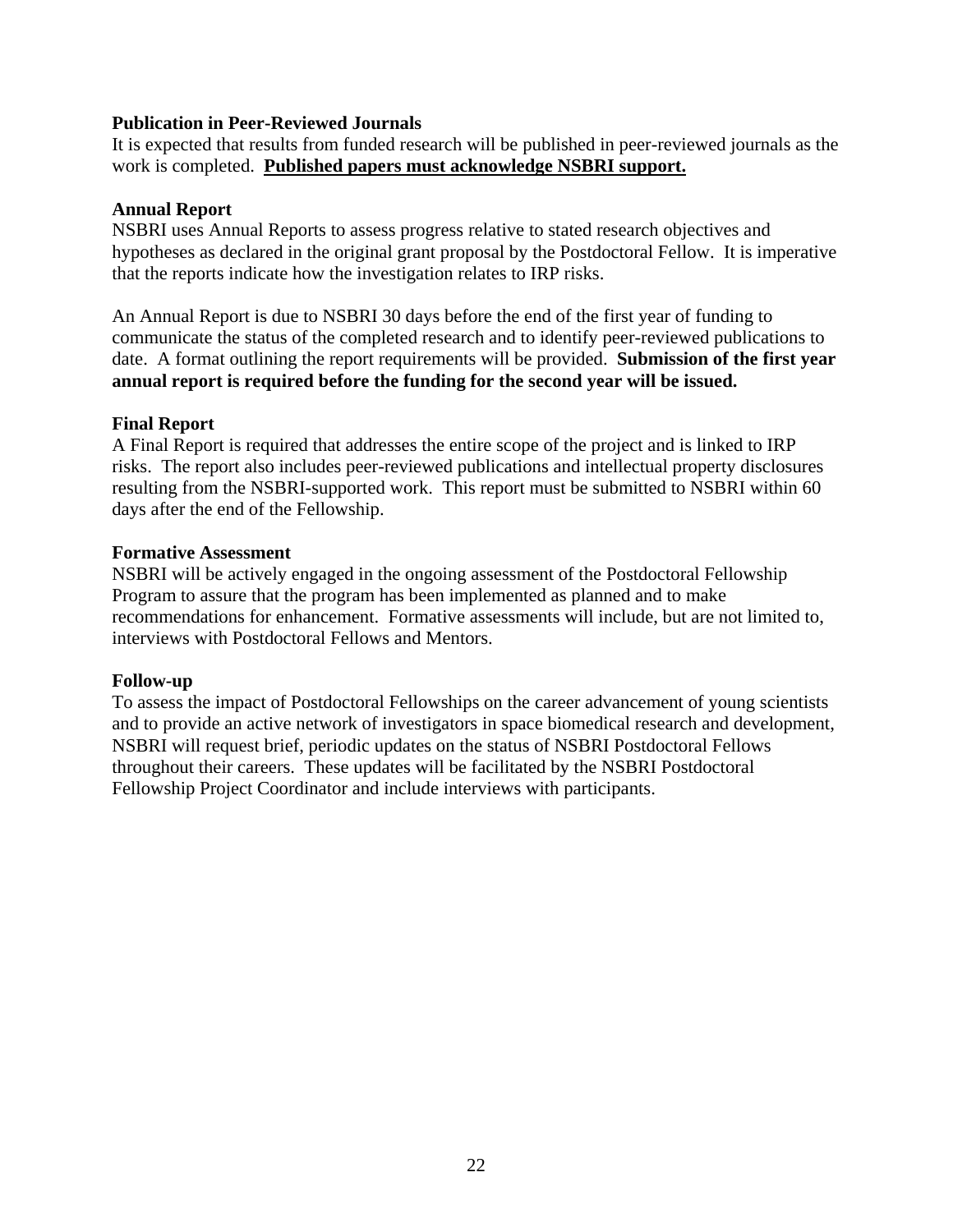## **APPENDIX C NSBRI-RFA-09-01**

#### **INSTRUCTIONS FOR RESPONDING TO NSBRI REQUESTS FOR APPLICATIONS**

#### **(a) General.**

 (1) Proposals received in response to an NSBRI Request for Applications (NSBRI-RFA) will be used only for evaluation purposes. The NSBRI does not allow a proposal, the contents of which are not available without restriction from another source, or any unique ideas submitted in response to an NSBRI-RFA, to be used as the basis of a solicitation or in negotiation with other organizations, nor is a pre-award synopsis published for individual proposals.

 (2) A solicited proposal that results in an NSBRI award becomes part of the record of that transaction and may be available to the public on specific request; however, information or material that the NSBRI and the awardee mutually agree to be of a privileged nature will be held in confidence to the extent permitted by law, including the Freedom of Information Act.

(3) NSBRI-RFAs contain programmatic information and certain requirements which apply only to proposals prepared in response to that particular announcement. These instructions contain the general proposal preparation information which applies to responses to all NSBRI-RFAs.

(4) A cooperative subagreement will be used to accomplish an effort funded in response to an NSBRI-RFA. The NSBRI will coordinate the implementation of the award instrument. Contracts resulting from NSBRI-RFAs are subject to the Federal Acquisition Regulation (FAR) and the NASA FAR Supplement. Any resultant grants or cooperative agreements will be awarded and administered in accordance with the NASA Grant and Cooperative Agreement Handbook (NPG 5800.1).

 (5) The NSBRI has a mandatory format for responses to NSBRI-RFAs. All applications must be submitted utilizing the NSPIRES System. For further information, please see Appendix B, Section V.B.

 (6) To be considered for award, a submission must, at a minimum, present a specific project within the areas delineated by the NSBRI-RFA; contain sufficient technical information to permit a meaningful evaluation; be signed by an official authorized to legally bind the submitting organization; not merely offer to perform standard services or to just provide computer facilities or services; and not significantly duplicate a more specific current or pending NASA or NSBRI solicitation.

**(b) NSBRI-RFA-Specific Items.** Several proposal submission items appear in the NSBRI-RFA itself: the unique NSBRI-RFA identifier; dates for proposal deadlines; instructions for submission of proposals; electronic submission format; and sources for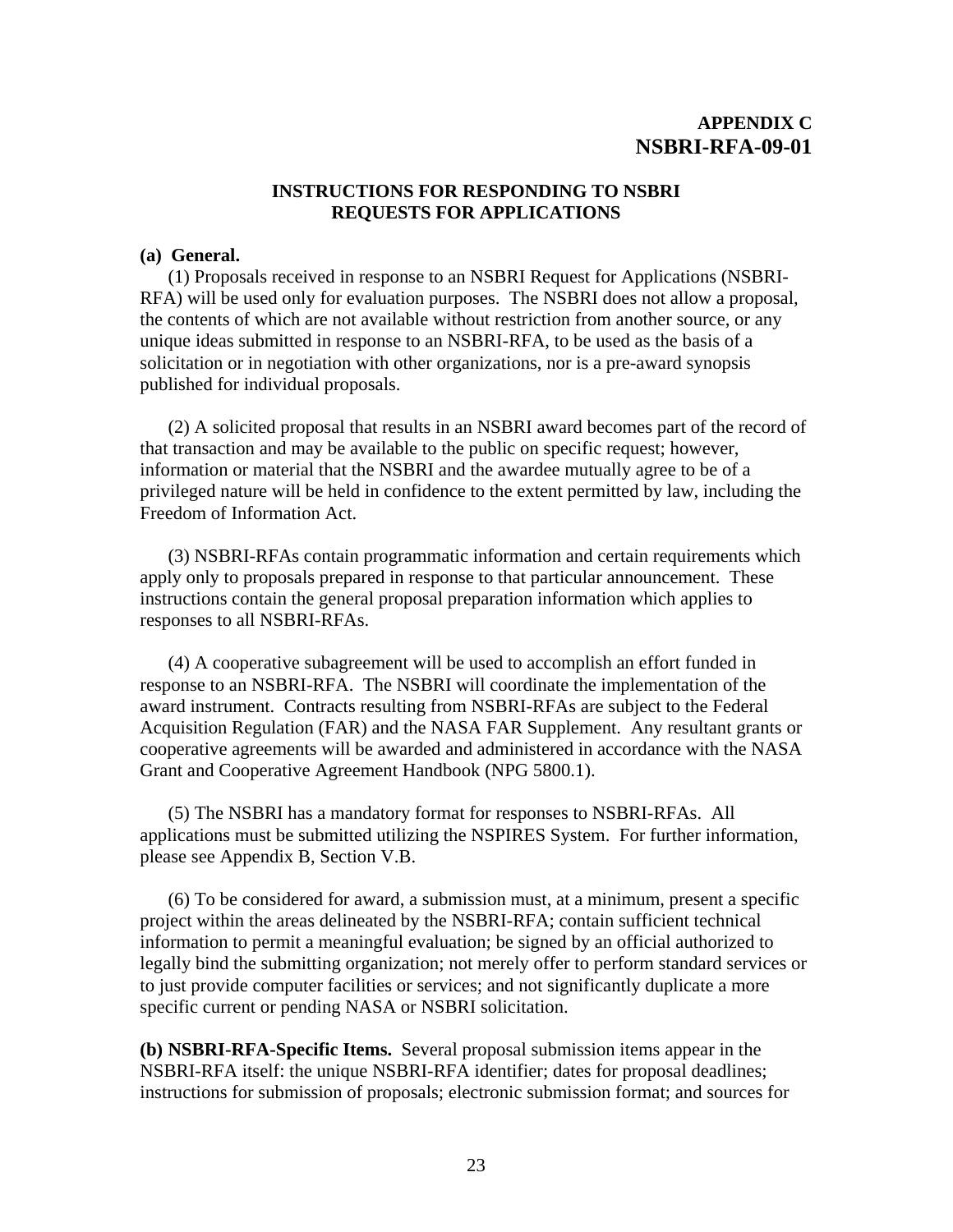more information. Items included in these instructions may be supplemented by the NSBRI-RFA.

**(c)** The following information is needed to permit consideration in an objective manner. NSBRI-RFAs will generally specify topics for which additional information or greater detail is desirable.

#### **(1) Proposal Cover Page**

 (i) The legal name of the organization and specific division or campus identification if part of a larger organization;

 (ii) A brief, scientifically valid project title intelligible to a scientifically literate reader and suitable for use in the public press;

 (iii) Type of organization: e.g., profit, nonprofit, small business, woman-owned, socially and economically disadvantaged, etc.;

 (iv) Name and telephone number of the Mentor (PI) and business personnel who may be contacted during evaluation or negotiation;

 (v) Identification of the NSBRI-RFA, by number and title, to which the proposer is responding;

(vi) Desired starting date, and duration of project;

(vii) Date of submission;

 (viii) Signature of a responsible official or authorized representative of the organization, or any other person authorized to legally bind the organization (unless the signature appears on the proposal itself); and

(ix) Signature of a Mentor for Postdoctoral Fellowship Program applications.

 **(2) Restriction on Use and Disclosure of Proposal Information.** Information contained in proposals is used for evaluation purposes only. Offerors or quoters should, in order to maximize protection of trade secrets or other information that is confidential or privileged, place the following notice at the beginning of the Research Plan (which is in addition to the specified page limits) and specify the information subject to the notice by inserting an appropriate identification in the notice. In any event, information contained in proposals will be protected to the extent permitted by law, but the NSBRI assumes no liability for use and disclosure of information not made subject to the notice.

#### **Notice**

#### **Restriction on Use and Disclosure of Proposal Information**

The information (data) contained in [insert page numbers or other identification] of this proposal constitutes a trade secret and/or information that is commercial or financial and confidential or privileged ("Information"). It is furnished to the NSBRI in confidence with the understanding that it will not, without permission of the Offeror, be used or disclosed other than for evaluation purposes; provided, however, that in the event a contract (or other agreement) is awarded on the basis of this proposal the Government shall have the right to use and disclose this Information to the extent provided in the contract (or other agreement). This restriction does not limit the Government's right to use or disclose this Information if obtained from another source without restriction. The obligations in this Section shall not apply with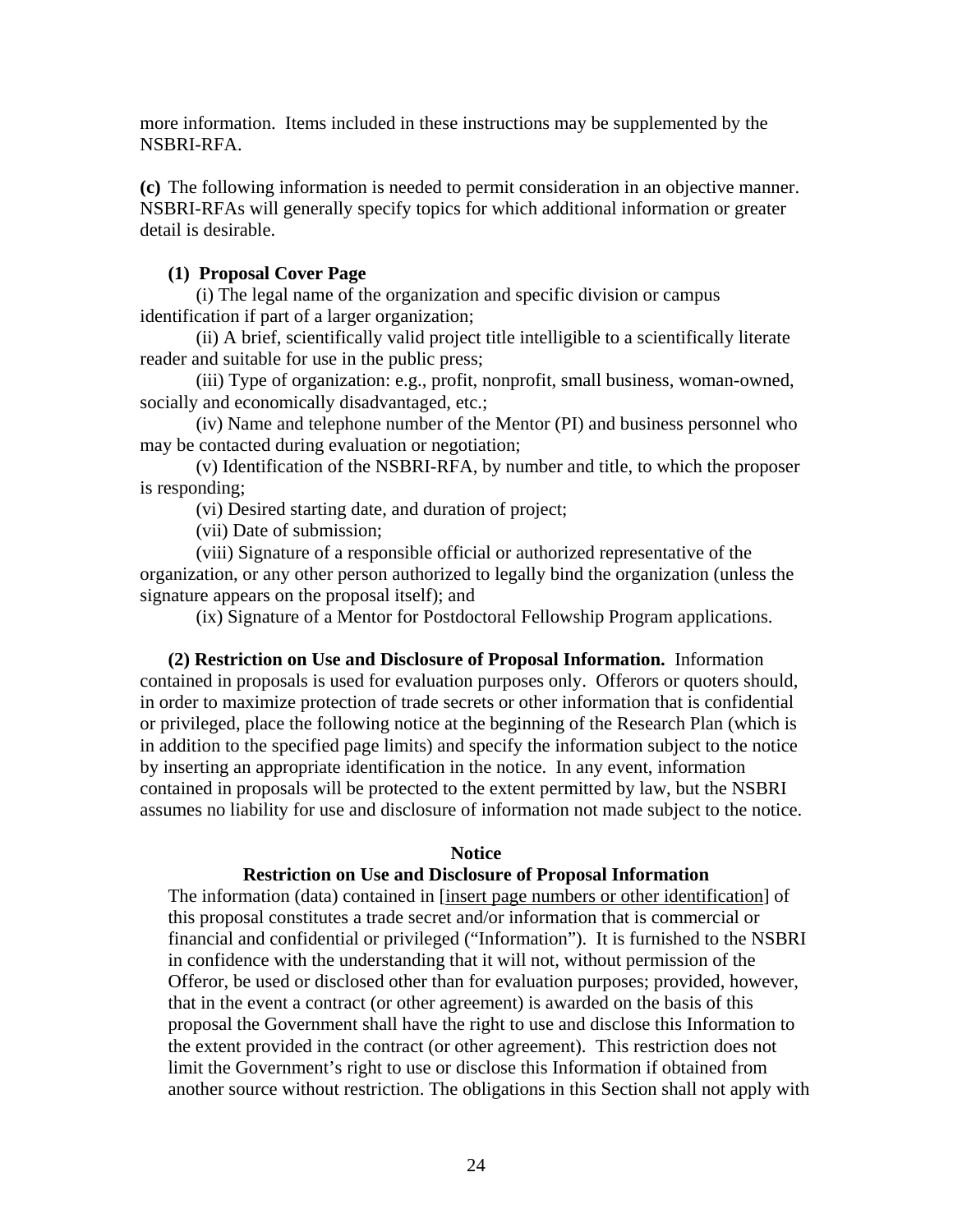respect to any Information which:

(a) is disclosed in a printed publication available to the public, is described in a patent anywhere in the world, is otherwise in the public domain at the time of disclosure, or becomes publicly known through no wrongful act on the part of NSBRI;

(b) is known to NSBRI or becomes known to NSBRI through disclosure by sources other than the Offeror having the right to disclose such Information;

(c) is disclosed pursuant to the requirement of a governmental agency or any law requiring disclosure thereof;

(d) is generally disclosed to third parties by the Offeror without similar restriction on such third parties; or

(e) is approved for release by written authorization of the Offeror.

 **(3) Proposal Summary.** Include a concise 100-300 word abstract describing the objective and the method of approach.

 **(4) Project Description (Research Plan).** The main body of the proposal shall be a detailed statement of the work to be undertaken and should include objectives and expected significance; relation to the present state of knowledge; and relation to previous work done on the project and to related work in progress elsewhere. The project description (Research Plan) cannot exceed 12, 8 ½ by 11 inch pages using a standard 12 point font and one-inch margins. The statement should outline the plan of work, including the broad design of experiments to be undertaken and a description of experimental methods and procedures. The project description should address the evaluation factors in these instructions and any specific factors in the NSBRI-RFA. Any substantial collaboration with individuals other than the Mentor, or use of consultants, should be described. Subcontracting significant portions of a research project is discouraged.

 **(5) Personnel.** The Mentor is responsible for supervision of the work. Short biographical sketches for both the Postdoctoral Fellow and the Mentor, a list of principal publications and any exceptional qualifications should be included. Omit social security number and other personal items which do not merit consideration in evaluation of the proposal.

 **(6) Facilities and Equipment.** Describe available facilities and major items of equipment relevant to the proposed project, and any additional major equipment that will be required. Identify any Government-owned facilities, industrial plant equipment, or special tools that are proposed for use. Include evidence of its availability and the cognizant Government points of contact.

 **(7) Security.** Proposals should not contain security-classified material. If the research requires access to, or may generate, security-classified information, the submitter will be required to comply with Government security regulations.